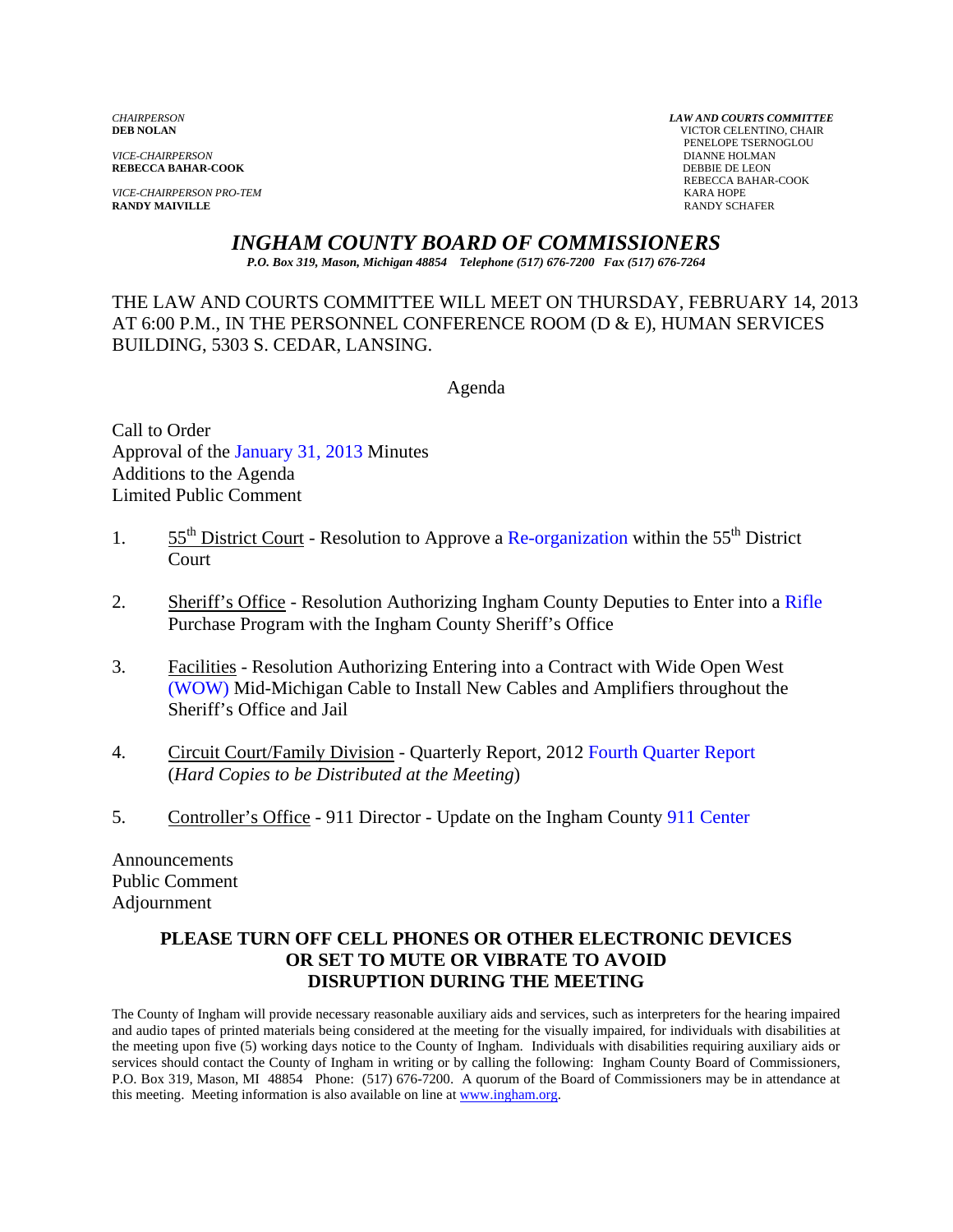#### LAW & COURTS COMMITTEE January 31, 2013 **Minutes**

<span id="page-1-0"></span>

| <b>Members Present:</b> | Victor Celentino, Penelope Tsernoglou, Debbie De Leon, Rebecca Bahar-<br>Cook, Kara Hope, and Randy Schafer |
|-------------------------|-------------------------------------------------------------------------------------------------------------|
| <b>Members Absent:</b>  | Dianne Holman                                                                                               |
| <b>Others Present:</b>  | John Neilsen, Lance Langdon, Joel Maatman, Rick Terrill and David De<br>Fever                               |

The meeting was called to order by Chairperson Celentino at 6:02 p.m. in the Personnel Conference Room "D & E" of the Human Services Building, 5303 S. Cedar Street, Lansing.

#### Approval of the January 10, 2013 Minutes

The January 10, 2013 Law and Courts Minutes were approved as submitted.

#### Additions to the Agenda

5a. Additional Materials - 9-1-1 Report to Law and Courts Committee

5b. Late – Update Ingham County Family Center

Limited Public Comment None.

# MOVED BY COMM. SCHAFER, SUPPORTED BY COMM. DE LEON, TO APPROVE A CONSENT AGENDA FOR THE FOLLOWING ITEMS:

- 1. Facilities
	- a. Resolution Authorizing a Contract with F.D. Hayes Electric Company to Provide Electrical Circuits for the Installation of 55 Video Visitation Units at the Ingham County Jail and the Human Services Building
	- b. Resolution Authorizing Entering into a Contract with DLZ Michigan, Inc. to Provide Architectural and Engineering Services for the Replacement of the Cooling Tower at the Ingham County Jail
- 2. Health Department Resolution to Authorize a Pharmacy Services Agreement for Services at the Ingham County Jail
- 3. Sheriff's Office
	- a. Resolution to Authorize the Ingham County Sheriff's Office to Utilize the Michigan Sheriff's Association Website to Offer for Sale to Other Michigan Sheriff's Offices, Surplus Equipment
	- b. Resolution to Honor Deputy David Roe of the Ingham County Sheriff's Office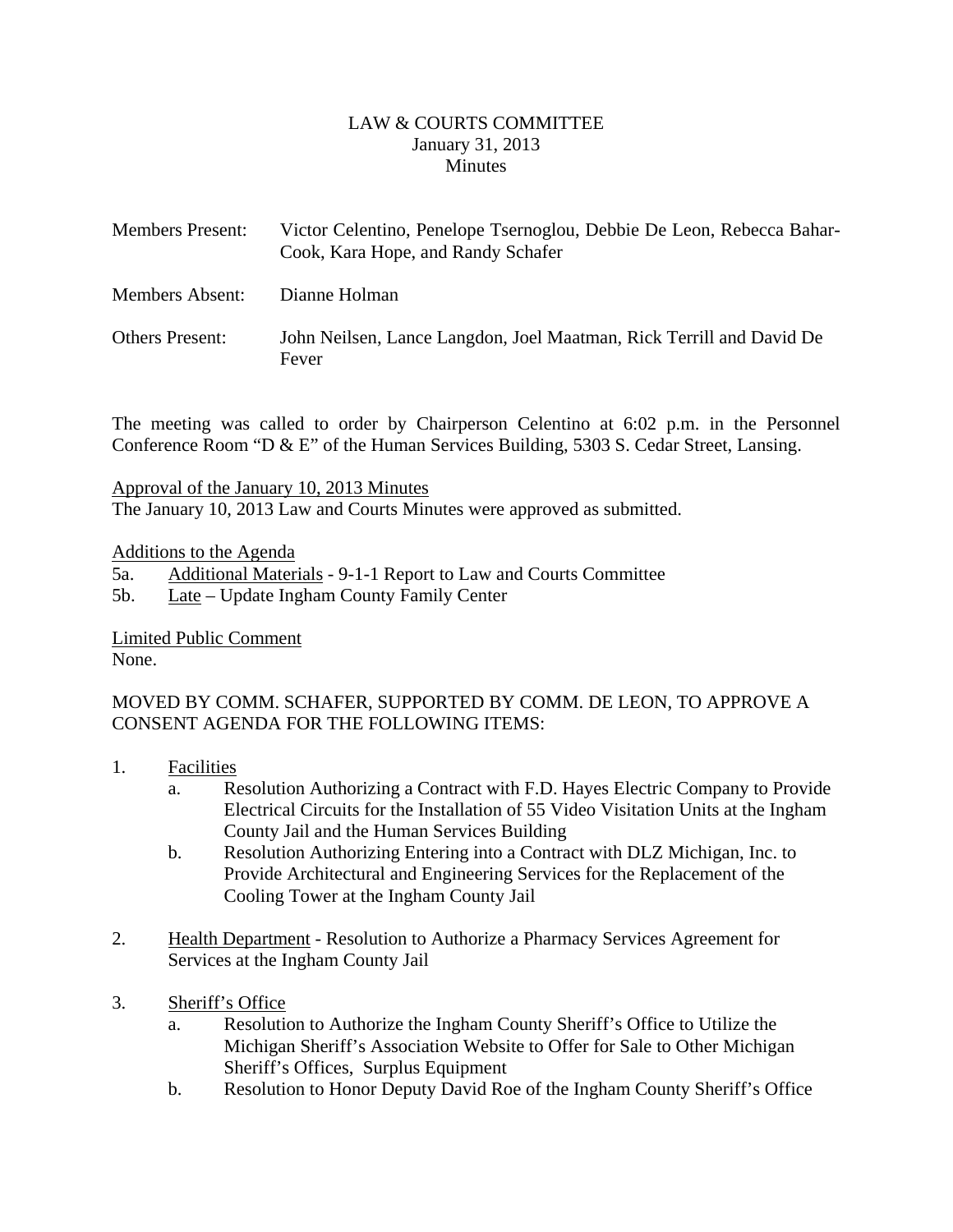- 4. Ingham County Office of Homeland Security & Emergency Management
	- a. Resolution to enter into a Contract with Mid-Michigan K9 using FY 2010 Homeland Security Grant Program Funds
	- b. Resolution to Appoint Deputy Program Managers (DPM) to the Ingham County Emergency Operations Center

MOTION CARRIED UNANIMOUSLY. Absent: Comms. Holman and Bahar-Cook

MOVED BY COMM. SCHAFER, SUPPORTED BY COMM. DE LEON, TO APPROVE THE ITEMS ON THE CONSENT AGENDA.

MOTION CARRIED UNANIMOUSLY. Absent: Comms. Holman and Bahar-Cook

- 5. Controller's Office
	- a. 911 Director: Update on the Ingham County 911 Center

Handout: 9-1-1 Report to Law and Courts Committee.

Chairperson Celentino pointed out that on January 28, 2013 he, Comm. Nolan, Ms. Lannoye, Mr. Neilsen, Mr. Langdon and Mr. Gaukel met with the Lansing Fire Fighter and FOP Union Presidents. He explained that this was an opportunity for the Unions to meet the new Board Chairperson and Law & Courts Committee Chairperson, as well as, continuing discussions to further open lines of communication relating to the Ingham County 911 Central Dispatch Center. He explained after discussions everyone has a better understanding of the County's procedure, as well as, firefighter and police concerns. He informed the Committee each Union President was invited to attend the Law & Courts Committee meetings.. Mr. Langdon stated that the conversations during this meeting had value and shed light on several issues.

Chairperson Celentino explained that the task force was established because certain individuals felt the County was moving too slowly; however, there is an established process in place along with the 9-1-1 Advisory Board. He then emphasized that the County will handle procedures through the County's processes and the County is running the Ingham County 911 Central Dispatch Center. Comm. Schafer thanked Chairperson Celentino for the update stating he was pleased to hear this news. He made note that rural emergency response is different than urban emergency response.

Chairperson Celentino reminded the Committee that the Ingham County 9-1-1 Center update is a standing agenda item until the Committee feels it is no longer necessary.

Mr. Langdon referred to the handout summarizing Clinton County's approval of the 9-1-1 PSAP plan for the 425 areas including the Airport Area along with moving forward with the Airport Administration on the radio system.

(Comm. Bahar-Cook arrived at 6:08 pm)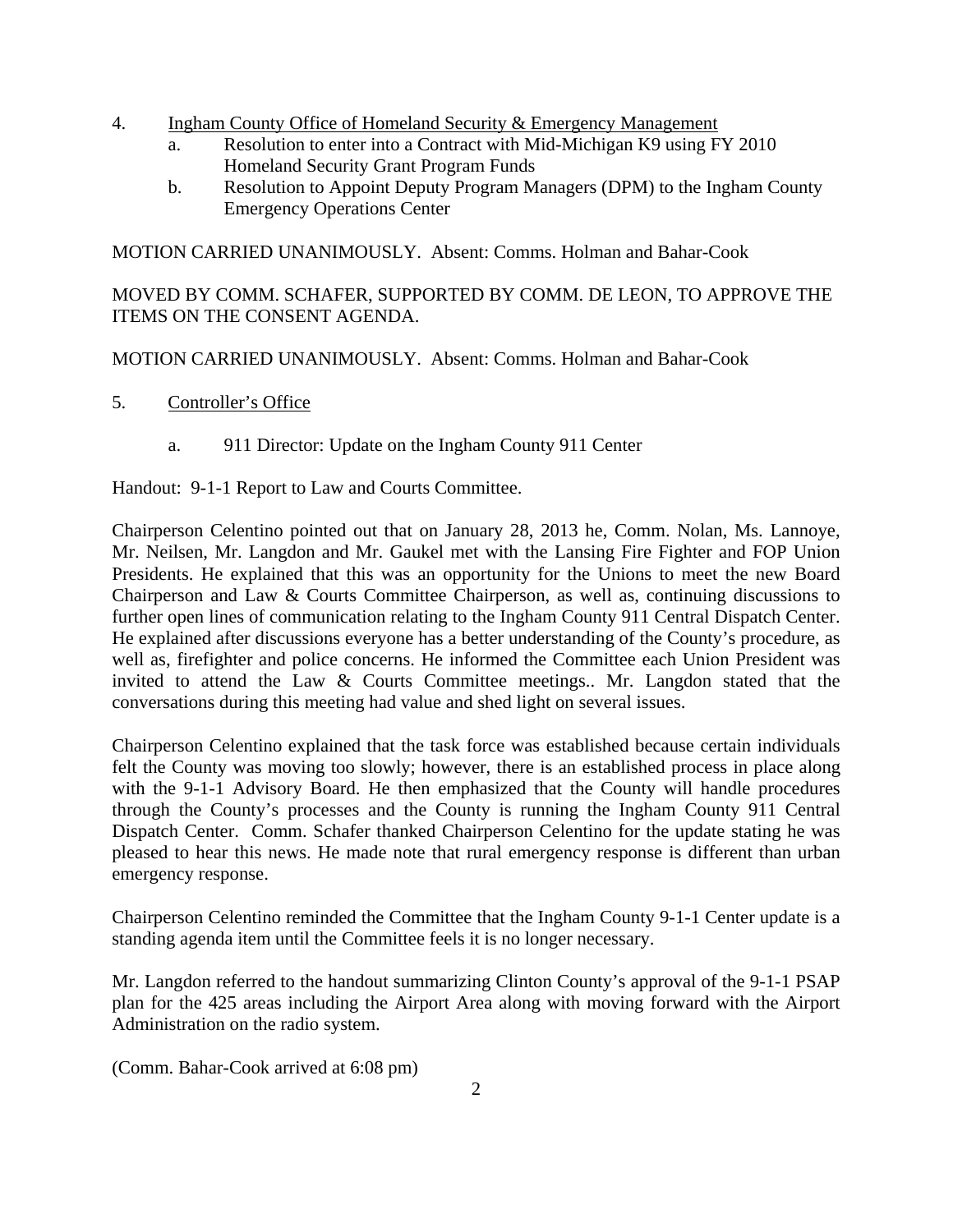#### MOVED BY COMM. SCHAFER, SUPPORTED BY COMM. DE LEON, TO SUSPEND THE BOARD RULES TO ALLOW COMM. BAHAR-COOK TO VOTE ON THE MINUTES AND CONSENT AGENDA.

Comm. Bahar-Cook voted yes to approve the minutes and the consent agenda.

Comm. Celentino asked for more information on the radio systems. Mr. Langdon explained the discussions went well with the Airport Administration and encompassed how the Airport would continue doing what they do. Mr. Langdon described how the Airport will have direct communications with the Tri-County Departments. He noted that he is waiting for the participation document to be signed, which is expected, and a cut over date around April 1, 2013.

Mr. Langdon was pleased to announce three County Dispatchers were recognized for their work during the East Lansing Police Department Award Ceremony.

Mr. Langdon informed the Committee that he and Mr. Gaukel have attended 9-1-1 Advisory Board meetings and various association meetings. He highlighted the new education standards for Dispatchers that require continuing education. He noted that the continuing education costs are included in the budget.

Mr. Langdon updated the Committee on the status of background investigations. He also announced the vendors have worked out various mapping and CAD interface issues which have remained in place and stable.

Comm. De Leon asked if this update is shared with fire fighters and police. Mr. Langdon stated the updates are first reported to the Board of Commissioners. Comm. De Leon suggested sharing the updates after the Board of Commissioners is informed.

The Committee expressed their gratitude for the updates.

b. Ingham County Family Center

Mr. Neilsen updated the Committee on process and costs of the renovation for the Family Center. He explained the bids were significantly higher than anticipated even after Mr. Terrill and staff worked on value engineering. Mr. Neilsen expressed his concern of using Juvenile Justice Funds and informed the Committee that at Board Leadership the consensus was not to proceed. He noted that the Judges will also hold a meeting; however, he does not see a different conclusion.

Comm. Bahar-Cook agreed that the Commissioners should not proceed with the renovation project; nonetheless, it should be revisited when funds become available. Mr. Neilsen agreed. Mr. Neilsen asked if the Committee was comfortable not to proceed. The Committee agreed that the remodeling should be put on hold until funds are available.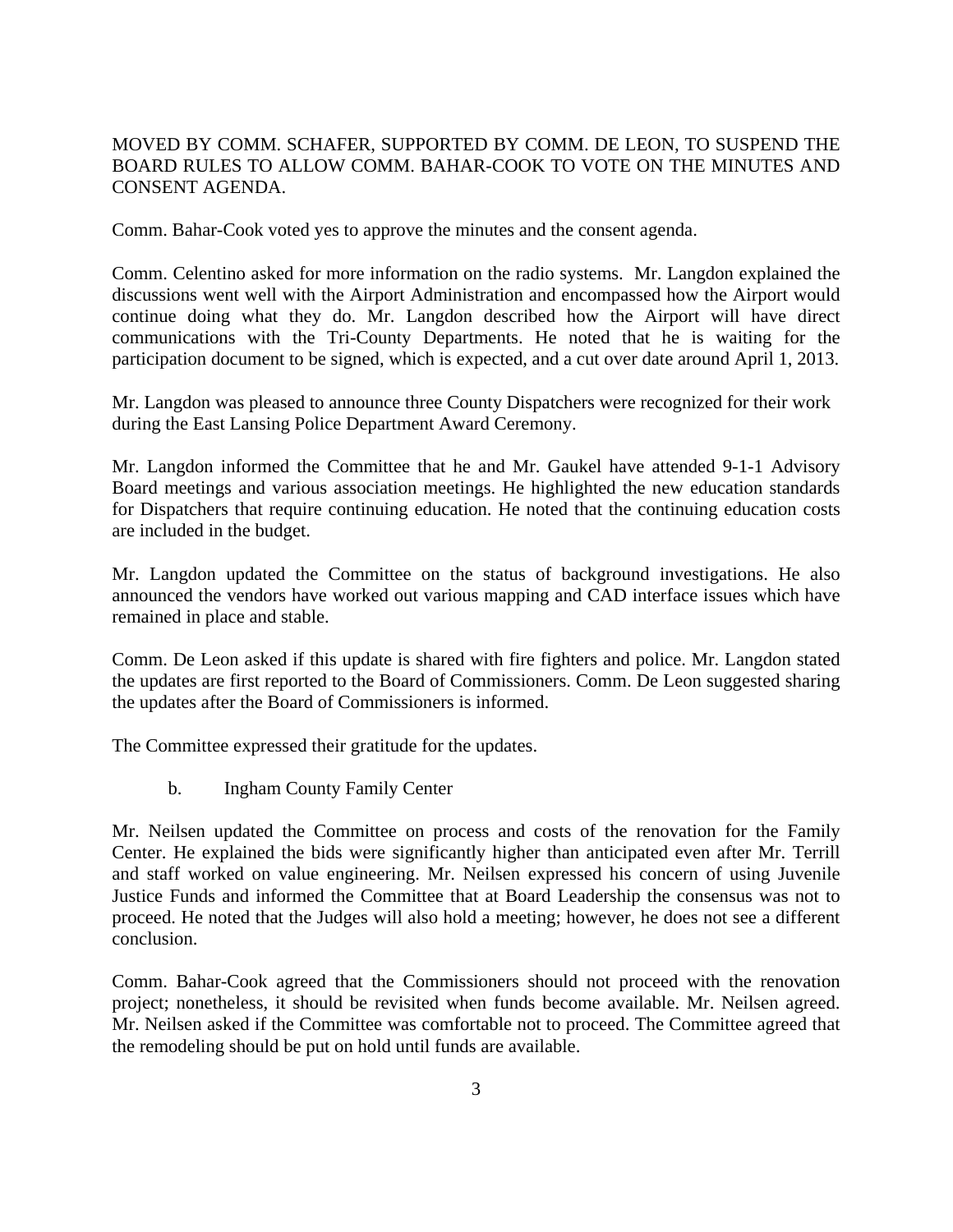Chairperson Celentino expressed his appreciation of the update.

- 6. Board Referrals
	- a. Letter from Capital Region Airport Authority Regarding the Passage of a Resolution Authorizing the Authority to Participate in the Ingham County Regional 911 System
	- b. Letter with Attachment from the Michigan Department of Human Services Regarding the Report Results of the Program/Fiscal Review of the Child Care Fund for the Ingham County Court

The Board Referrals were received and placed on file.

#### Announcements

Comm. Tsernoglou informed the Committee that the Hawk Island Snow Park Grand Opening will be held this Saturday, February 2, 2013 at 10:00 a.m.

Comm. Tsernoglou stated the Animal Control Grand Opening in Lansing was a great success and a great resource for the area.

Comm. Tsernoglou informed the Committee that she attended a CMH Luncheon with a focus on Treatment Courts along with her intent to do more research on the subject. The Committee agreed she should move forward with the research.

Comm. Bahar-Cook announced the Art of Leadership is having a fundraising breakfast at the Applebee's on Coolidge Road in East Lansing where Eric Schertzing and Mayor Bernero are competing for tips and donations. The breakfast will be held on March 2, 2013 between 8:30 a.m. and 10:30 a.m. and is \$10.00 per person. Comm. Bahar-Cook will be collecting donations for those unable to attend. Comm. Bahar-Cook provided a summary of what the Art of Leadership does and who is involved.

Comm. Schafer referenced an article in the Lansing State Journal about two weeks ago regarding a major arrest of several individuals and expressed his concern of how important a detective is.

Public Comment David De Fever, MSU Student introduced himself.

The meeting adjourned at approximately 6:31 p.m.

Respectfully submitted,

Julie Buckmaster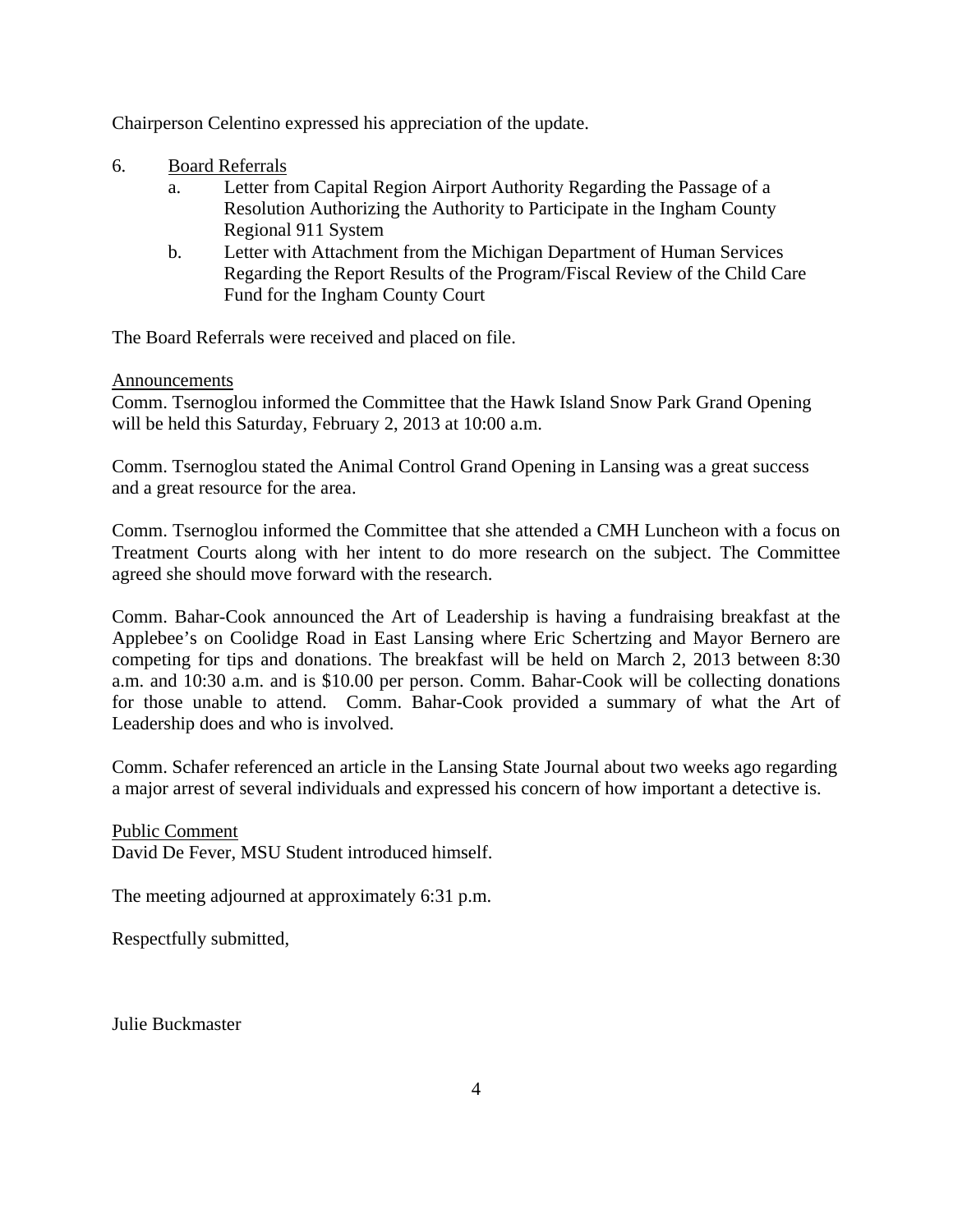# **FEBRUARY 14, 2013 LAW & COURTS AGENDA STAFF REVIEW SUMMARY**

# **RESOLUTION ACTION ITEMS:**

## **The Deputy Controller is recommending approval of the following resolutions:**

# *1. 55th District Court - Resolution to Approve a Re-organization within the 55th District Court*

This resolution authorizes a reorganization affecting four employees at the 55<sup>th</sup> District Court. The 2013 cost is estimated at \$ 17,506 and the long term costs at the top of the scale are estimated at \$ 31,000. The 2013 additional costs are to come from the 2013 County Contingency Fund. See the attached memo for details.

# *2. Sheriff's Office - Resolution Authorizing Ingham County Deputies to Enter into a Rifle Purchase Program with the Ingham County Sheriff's Office*

This resolution authorizes the Ingham County Sheriff's Office to initiate a rifle or firearm purchase program subject to the conditions outlined by the County Attorney and approval of the affected unions. The County would initially purchase the Rifles and laser scope accessories for each MCOLES licensed or firearms instructor deputy (estimated to be up to 80) through the rifle purchase program. Then each eligible deputy could voluntarily choose to purchase the rifle and accessories through a two year payroll deduction period. The initial purchase would be made by the County with funds from the employee benefit fund to be reimbursed by employees. The current county owned long rifles would continue to be used by any deputy that chooses not to participate in this program. See the attached memo for details.

# *3*. *Facilities - Resolution Authorizing Entering into a Contract with Wide Open West (WOW) Mid-Michigan Cable to Install New Cables and Amplifiers throughout the Sheriff's Office and Jail*

This resolution authorizes entering into a contract with Wide Open West ( WOW) Mid-Michigan Cable, for the installation of new cables and amplifiers throughout the Sheriff's Office and Jail, for a total cost of \$20,518.12. These funds will come from the Jail Commissary Fund. WOW is the Mason Cable TV franchise and is now in the process of upgrading its Mason area services to digital cable. This project is the owner's responsibility in order to enable the jail to receive these digital Cable TV signals. See the attached memo for details.

# **This portion of the agenda is for informational purposes:**

- *4. Circuit Court/Family Division Quarterly Report, 2012 Fourth Quarter Report*
- *5. Controller's Office 911 Director Update on the Ingham County 911 Center*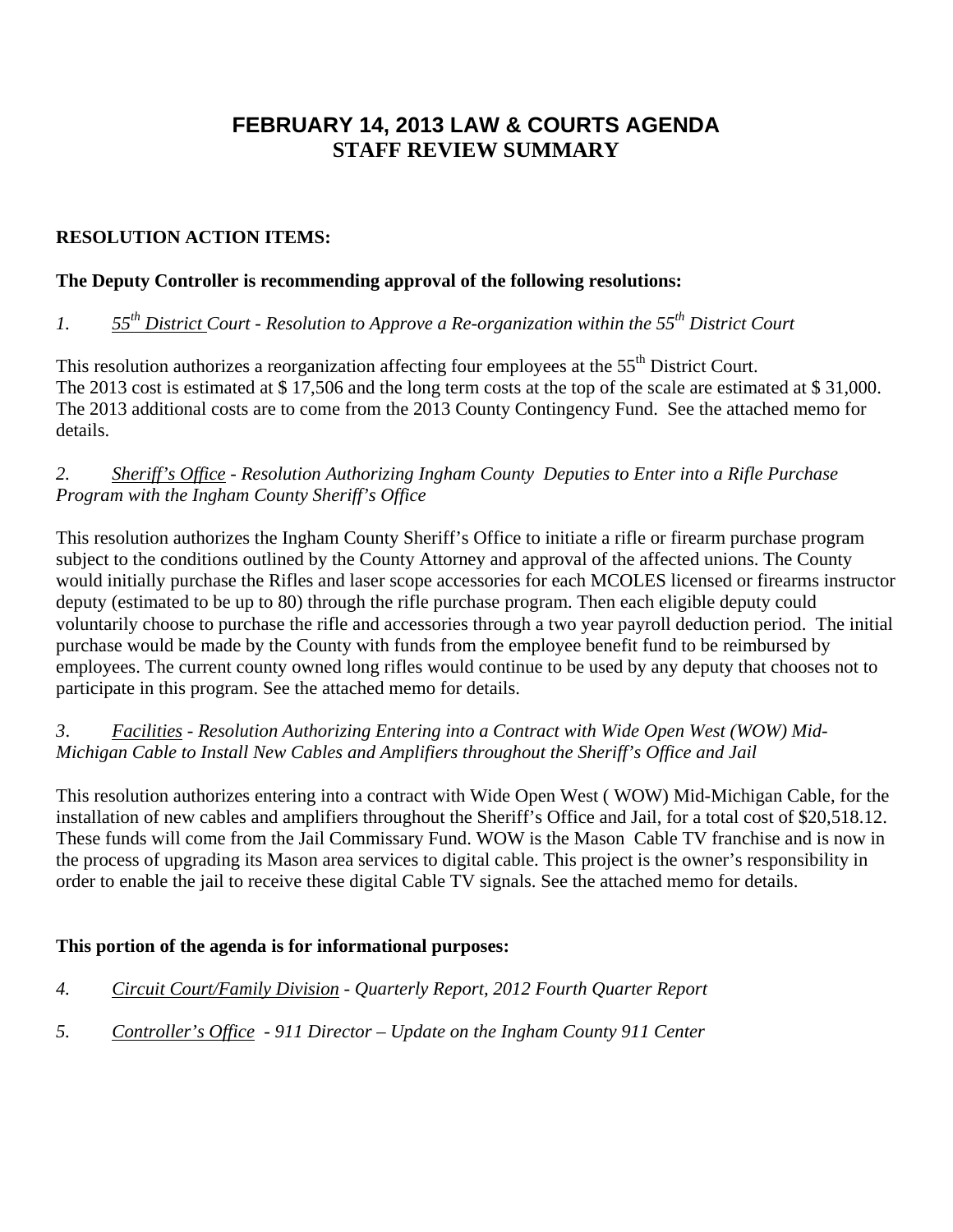#### **Agenda Item 1**

#### **MEMORANDUM**

<span id="page-6-0"></span>TO: Law & Courts, County Services and Finance Committees

FROM: Michael J. Dillon

RE: Proposal to Reorganize the 55<sup>th</sup> District Court

DATE: February 4, 2013

In response to the request for 2013 budget reductions, the district court eliminated its financial services coordinator position. The elimination of the position resulted in a savings of \$64,325. The court anticipated saving \$25,000 in 2013 (over 2012 spending) by contracting court officer services with the Ingham County Sheriff Office in lieu of hiring a full-time court employee who retired in March of 2012.

The financial services coordinator position was responsible for overseeing the financial activity of the court. Currently, the court has two chief clerk positions that oversee the work being performed in the three divisions of the court: civil, criminal and traffic. One chief clerk is responsible for managing both the criminal division and the traffic division. The other chief clerk is responsible for managing the civil division and serves as the court's jury clerk. Both chief clerk positions provide administrative support to the court administrator. Prior to 2010, the court had three chief clerks; each clerk was responsible for one of the three court divisions.

Due to the nature of the jurisdiction of the district court, the court generates a considerable amount of financial activity. The elimination of the financial coordinator position did not eliminate the work being performed by the position. The work must be performed via redistribution. The Court and the County's Financial Services Department have formed a partnership to allow for the Financial Services Department to acquire some of the duties of the financial coordinator position.

The Court's Reorganization Plan calls for a reorganization of the chief clerk positions. One chief clerk position (renamed Administrative Services Coordinator) will be responsible for the monitoring the financial activity of the court in cooperation with the County's Financial Services Department. In addition, the position will be responsible for other administrative operations (e.g., systems management, facilities management, jury management, and providing administrative support to the court administrator). The other chief clerk position (renamed Court Services Supervisor) will be responsible for managing all three divisions of the court.

In addition, the court recorder/judicial secretary position will acquire additional responsibilities through the reorganization plan. The court proposes that the job title be changed from Court Recorder/Judicial Secretary to Judicial Coordinator in order to be consistent with the similar positions in the circuit court and to account for added responsibilities from the reorganization. Going from three chief clerks position in 2009 to one position in 2013, with the responsibility of managing three departments places too much work and responsibility on one person. The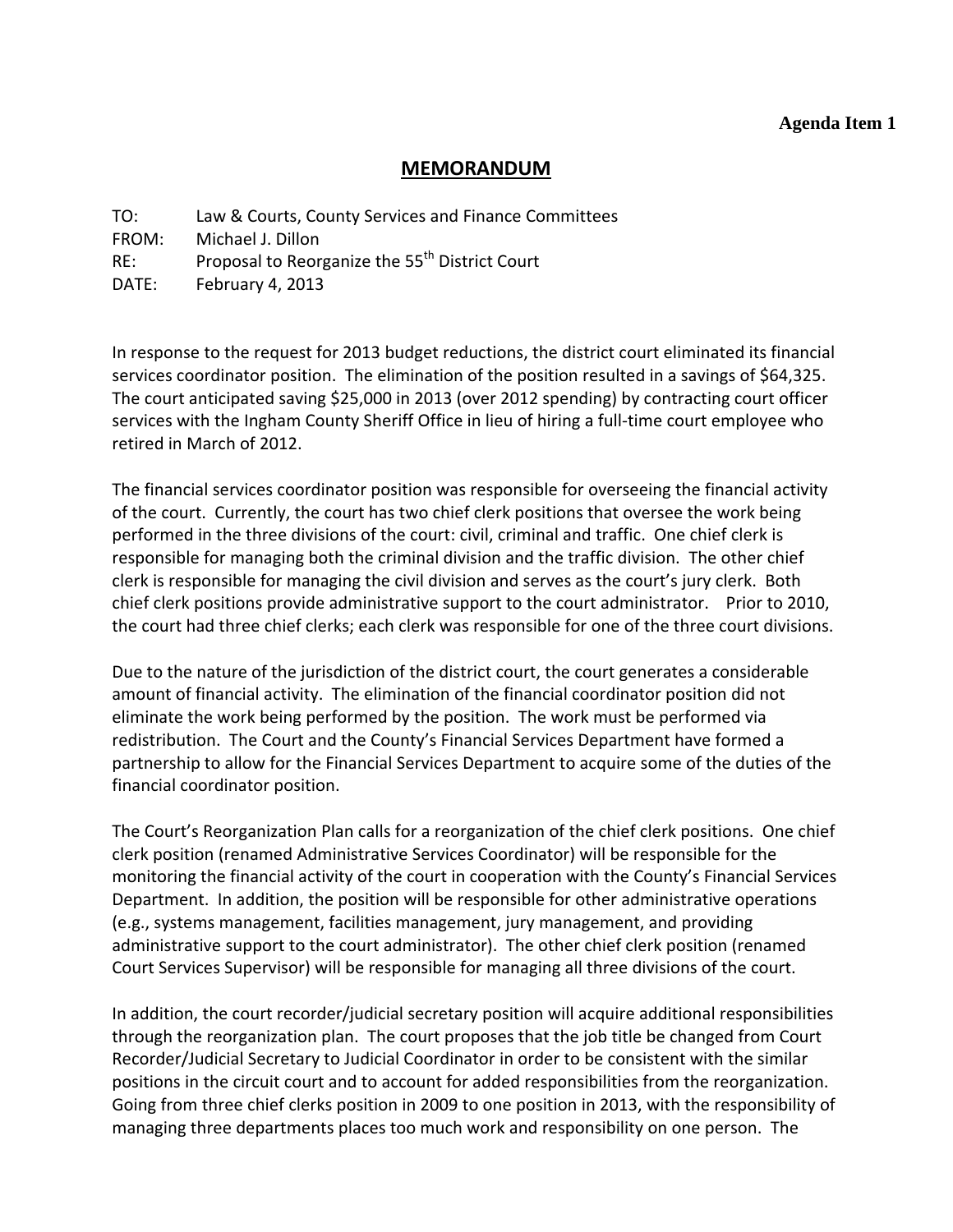reorganization plan provides some relief for the Court Services Supervisor position by requiring the Judicial Coordinator position to serve as a docket manager for their respective judge. The Judicial Coordinator position will be responsible for monitoring their judge's docket/calendar, which includes overseeing all scheduling and providing direction to the clerks regarding the processing of specific cases.

#### **FINANCIAL IMPACT**

|                   | Current                |                             |         | <b>New</b>                       |              |                |
|-------------------|------------------------|-----------------------------|---------|----------------------------------|--------------|----------------|
| <b>Position #</b> | <b>Job Title</b>       | <b>Current Pay &amp; BU</b> |         | <b>Job Title</b>                 | New Pay & BU |                |
|                   |                        |                             |         |                                  |              |                |
|                   |                        |                             |         |                                  |              |                |
| 137008            | Chief Dist Court Clerk | \$41,672                    | UAW G-4 | <b>Court Services Supervisor</b> | \$47,676     | COURT 6-2      |
| 137007            | Chief Dist Court Clerk | \$43,549                    | UAW G-5 | <b>Administrative Srv Cord</b>   | \$46,096     | UAW H-5        |
| 137014            | Court Recorder/Sec     | \$43,549                    | UAW G-5 | <b>Judicial Assistant DC</b>     | \$47,796     | MCF 6-4        |
| 137013            | Court Recorder/Sec     | \$43,549                    | UAW G-5 | <b>Judicial Assistant DC</b>     | \$47,796     | <b>MCF 6-4</b> |
|                   | <b>TOTALS</b>          | \$172,319                   |         |                                  | \$189,364    |                |

It is estimated that 2013 General Fund wage and fringe costs from this re‐organization will be approximately \$17,506.

The reorganization plan is supported by the County Controller's office and the Human Resources Department. In addition, the court has discussed the reorganization plan with union/association affected by the plan.

The 55<sup>th</sup> District Court respectfully requests that the Ingham County Board of Commissioners pass a resolution in support of the court's reorganization plan.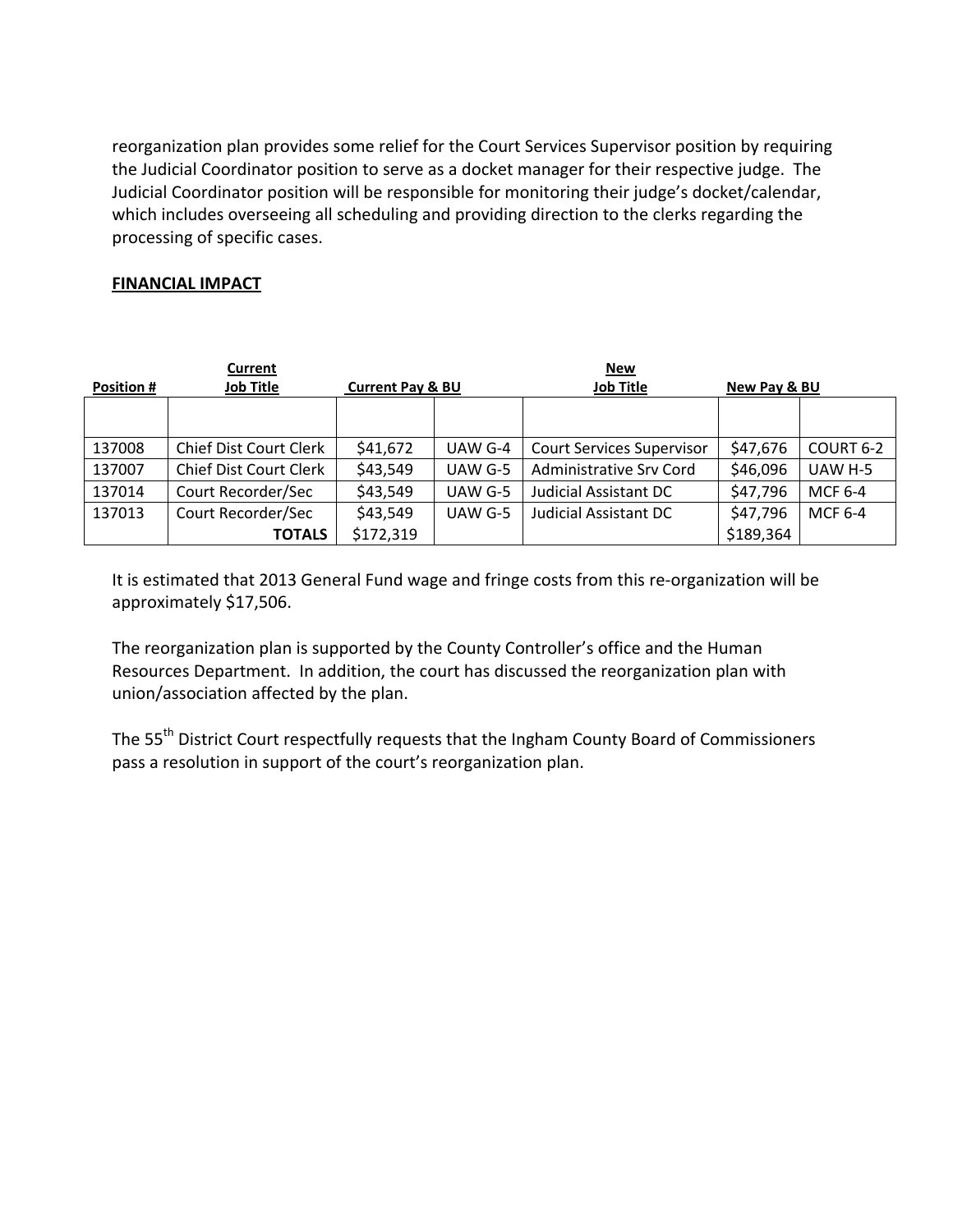#### **INGHAM COUNTY JOB DESCRIPTION**

# **ADMINSTRATIVE SERVICES COORDINATOR, DISTRICT COURT**

**General Summary:** Under the supervision of the District Court Administrator, works cooperatively with the Financial Services Department to oversee and process the financial activity of the Court. Serves as the District Court information coordinator. Oversees the Court's record management system. Serves as Administrative Assistant to the Court Administrator

#### **Essential Functions:**

- 1. With the assistance of the Financial Services Staff, oversees the financial activity of the Court including transmittals, vouchers, accounts payable, cash reports, purchase orders and financial reports.
- 2. Reviews and codes expenses and monitors assigned budget balances. Compiles data and provides other support and assistance in preparation of the office's annual budget.
- 3. Oversees the Court's record management system. Troubleshoots problems and assures retention schedules are followed.
- 4. Serves as the District Court information systems coordinator. Assists the Court Administrator in identifying data needs and implementing automation.
- 5. Provides technology troubleshooting and training for employees. Serves as the data liaison for County departments and external organizations including the State Judicial Information Systems (JIS).
- 6. Assists in the maintenance of the Court's website. Adds, deletes and changes information as necessary. Assists in the maintenance of the Court's intranet to include information such as policy manuals, job descriptions, training manuals and other information pertinent to Court employee.
- 7. Provides clerical and secretarial support to the staff. Performs typing, proofreading and data entry for various departmental functions. Faxes & copies materials, processes outgoing mail, distributes incoming mail and performs other secretarial support. Uses various software programs to maintain documents, spreadsheets, brochures and other departmental documents.
- 8. Prepares departmental payroll. Verifies attendances and makes appropriate adjustments. Processes time cards. Maintains and updates payrolls records. Prepares payroll reports as needed.
- 9. Processes, monitors and tracks statistical information to meet departmental and governmental requirements. Helps prepare correspondence, documents and special projects. Researches, collects and compiles information for the State Court Administrative Office and other agencies.
- 10. Responsible for judicial assignment duties. Processes requests for judicial assignments and disqualification. Coordinates scheduling and makes travel arrangements for visiting judges.
- 11. May serve as a back-up Court Recorder.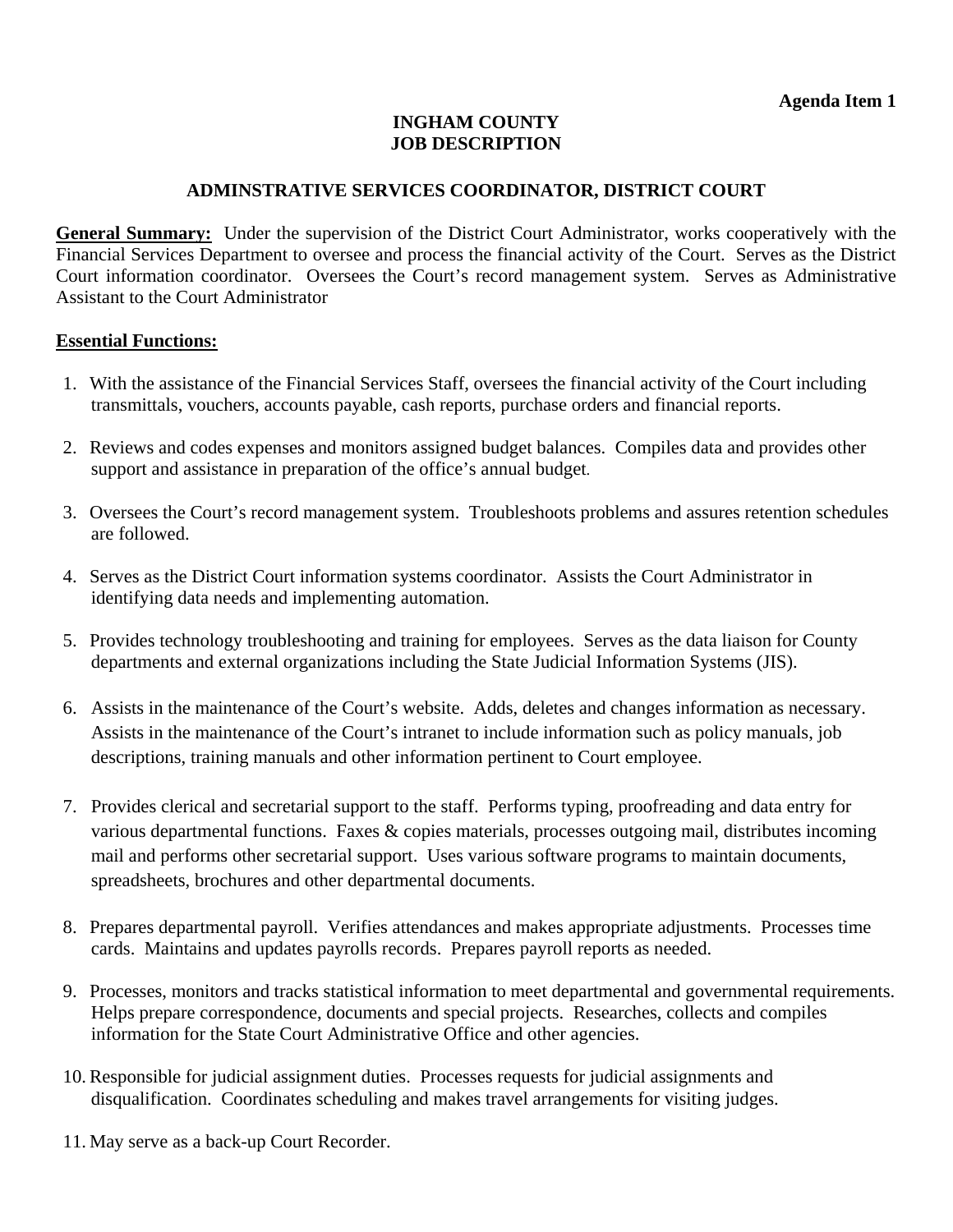#### **Other Functions:**

Performs other duties as assigned.

Must adhere to departmental standards in regard to HIPAA and other privacy issues.

During a public health emergency, the employee may be required to perform duties similar to but not limited to those in his/her job description.

*(An employee in this position may be called upon to do any or all of the above tasks. These examples do not include all of the tasks which the employee may be expected to perform.)* 

## **Employment Qualifications:**

**Education:** A minimum of specialized training acquired through seminars, workshops or related activities which is cumulatively viewed as the equivalent to 12 credits of college level training. A preference is given for training in Business Administration, Public Administration or Judicial Studies.

**Experience:** A minimum of 5 years of experience in a Court or related setting.

# **Other Requirements:** None

*(The qualifications listed above are intended to represent the minimum skills and experience levels associated with performing the duties and responsibilities contained in this job description. The qualifications should not be viewed as expressing absolute employment or promotional standards, but as general guidelines that should be considered along with other job-related selection or promotional criteria)* 

# **Physical Requirements:**

Sitting, walking, standing, bending over and lifting/holding/carrying objects found in an office environment. Ability to communicate and respond to co-worker and customer inquiries both in person and over the phone. Ability to operate a PC/laptop and to enter & retrieve information from a computer. Ability to handle varying and often high levels of stress.

*(This job requires the ability to perform the essential functions contained in this description. These include, but are not limited to, the requirements listed above. Reasonable accommodations will be made for otherwise qualified applicants unable to fulfill one or more of these requirements.)*

#### **Working Conditions:**

The work environment is a typical office setting where sensory experience includes uniform temperatures, conversational noise and everyday office activities.

> *December 2012 UAW H*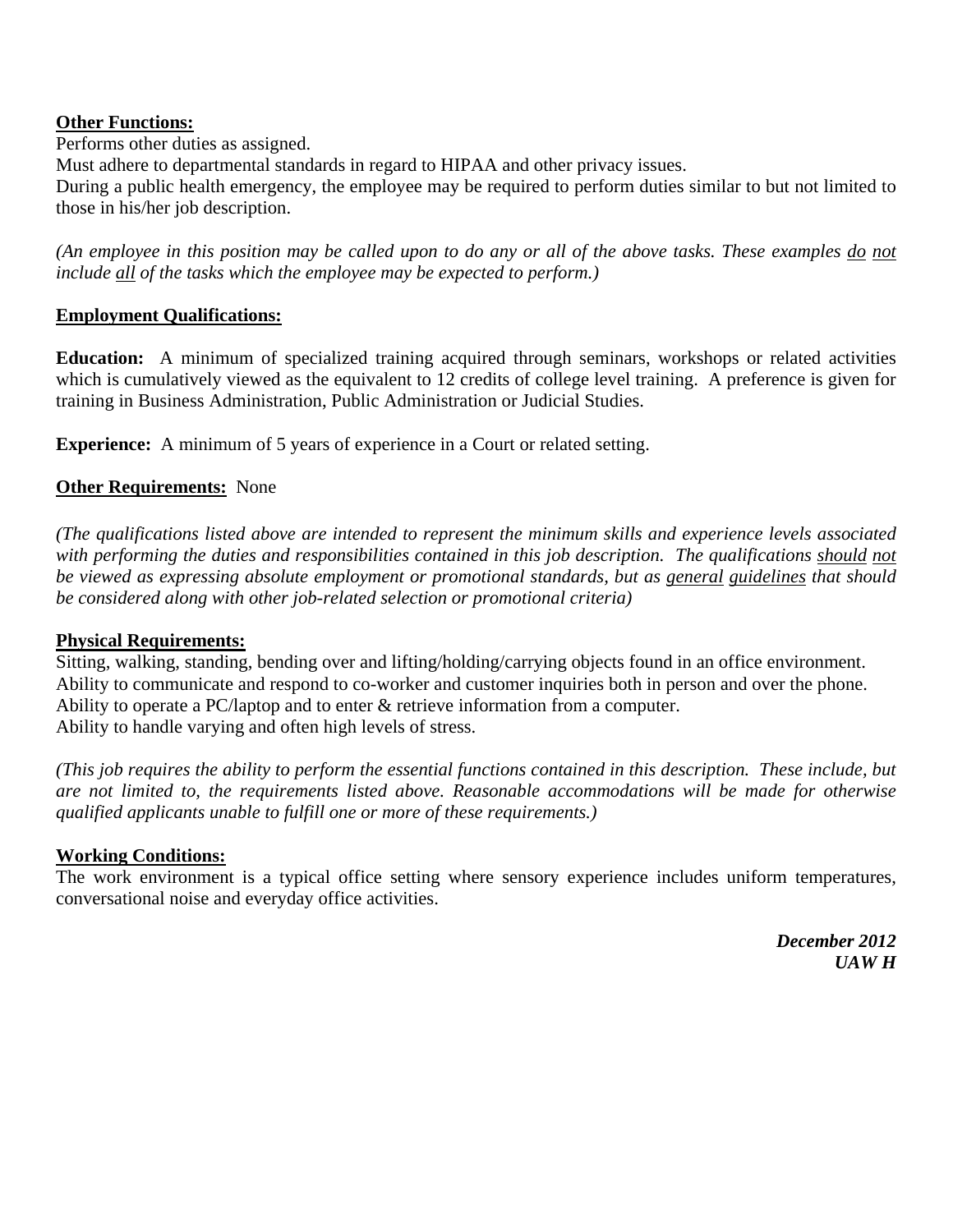## **INGHAM COUNTY JOB DESCRIPTION**

#### **COURT SERVICES SUPERVISOR, DISTRICT COURT**

**General Summary:** Under the supervision of the Court Administrator, serves as a supervisor for the traffic, civil and criminal divisions of the District Court. Participates in the hiring, training and disciplining of staff. Responds to operational and procedural issues within the division. Ensures the proper documentation and processing of all cases within each division. Assists Court Clerks in the processing of cases and performs some of the more complex tasks. Performs the functions of a Court Clerk as needed.

#### **Essential Functions:**

- 1. Participates in employment interviews and candidate selection. Orients and trains staff. Oversees work assignments and schedules staff to meet workload. Reviews and evaluates staff performance and assists with conducting performance measures. Addresses performance issues and disciplines staff as directed.
- 2. Provides input on procedures to guide the processing of cases and serves as a resource for Court staff. Responsible for the development, preparation and implementation of procedures for each division. Designs and revises forms used by the Court. Maintains the Court's policy and procedure manuals.
- 3. Oversees the processing of cases within each division. Ensures that proper case documentation is prepared and maintained, cases are closed in an appropriate manner and that other cases processing is performed as required.
- 4. Responsible for monitoring and evaluating the case flow within each division. Addresses problems and performs some of the more complex and difficult functions of each division. Seeks ways to improve the flow of cases and distribution of information
- 5. Assists Court Clerks with case processing issues and advises on the appropriate course of action. Explains court policies and procedures to the parties and the public.
- 6. Prepares files for cases on appeal. Prepares list of documents and ensures completeness of file. Makes and distributes copies to parties and the Circuit Court.
- 7. Implements records retention schedule in assigned area. (Maintains files and deletes files to conform with department standards and state regulation.
- 8. Provides clerical and secretarial support to the staff. Performs typing, proofreading and data entry for various departmental functions. Faxes & copies materials, processes outgoing mail, distributes incoming mail and performs other secretarial support.
- 9. Performs some accounting tasks including processing payments, bank deposits and receipting money.
- 10. Assists the Court Administrator in planning and preparing the budget as it impacts each division. Assists with monitoring and creating financial, accounting and budget reports for their respecitve departments.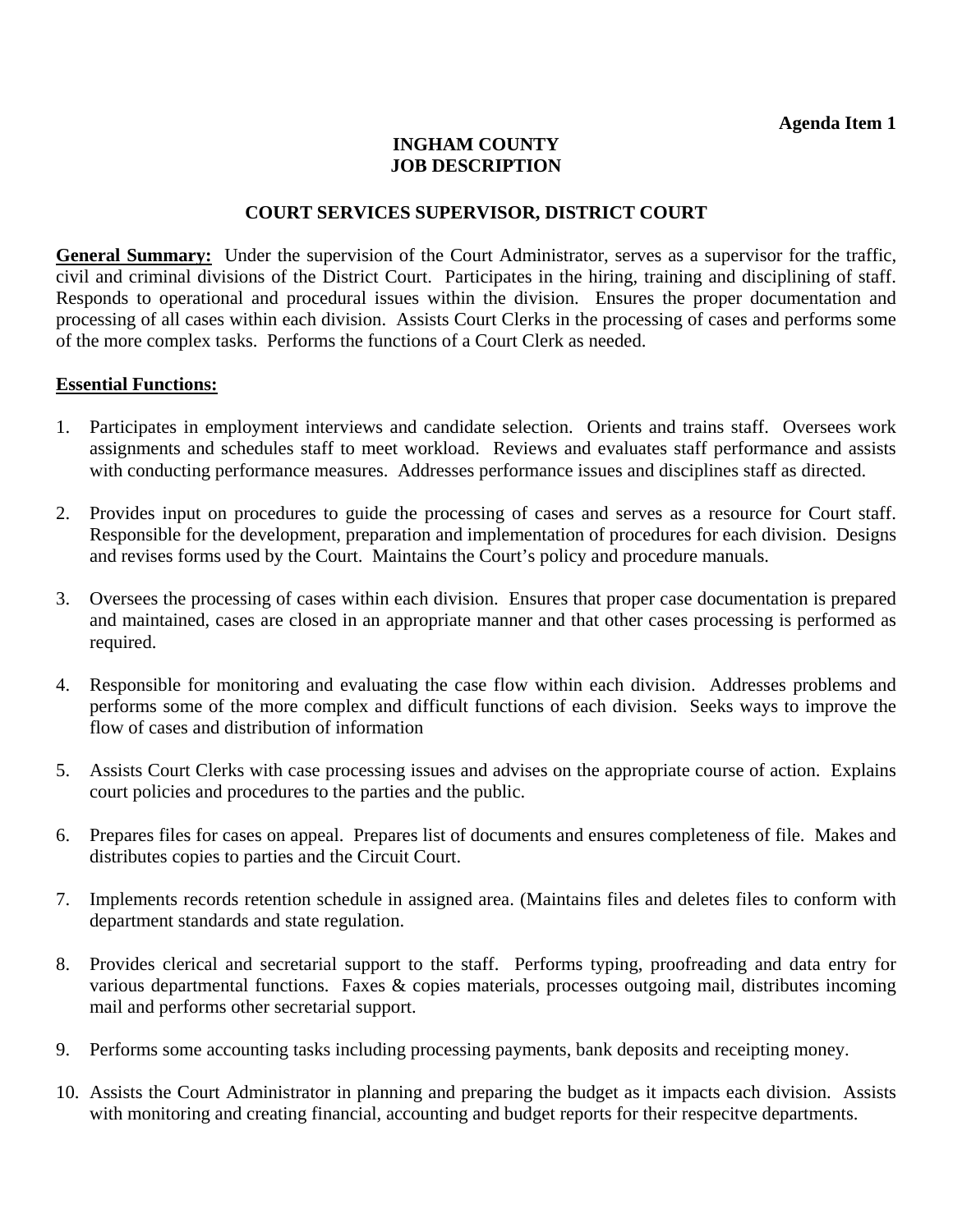- 11. Assists with the collection and reporting of data to the State Court Administriator and other agencies. Helps with special projects as needed.
- 12. Manages the inventory of office supplies, furnishings and equipment. Serves as primary liaison for outside vendors regarding building, telephone and office equipment maintenance. Assists in the maintenance and troubleshooting of computers.
- 13. Performs functions described for a Deputy District Court Clerk as needed.

## **Other Functions:**

- Performs other duties as assigned.
- Must adhere to departmental standards in regard to HIPAA and other privacy issues.
- During a public health emergency, the employee may be required to perform duties similar to but not limited to those in his/her job description.

*(An employee in this position may be called upon to do any or all of the above tasks. These examples do not include all of the tasks which the employee may be expected to perform.)* 

#### **Employment Qualifications:**

**Education:** A minimum of 1 year of education or training from a college, technical or business school is required.

**Experience:** A minimum of 2 years of experience in a Court or related setting is required.

#### **Other Requirements:** None

*(The qualifications listed above are intended to represent the minimum skills and experience levels associated with performing the duties and responsibilities contained in this job description. The qualifications should not be viewed as expressing absolute employment or promotional standards, but as general guidelines that should be considered along with other job-related selection or promotional criteria)* 

#### **Physical Requirements:**

- Sitting, walking, standing, bending over and lifting/holding/carrying objects found in an office environment.
- Ability to communicate and respond to co-worker and customer inquiries both in person and over the phone.
- Ability to operate a PC/laptop and to enter  $\&$  retrieve information from a computer.
- Ability to handle varying and often high levels of stress.

*(This job requires the ability to perform the essential functions contained in this description. These include, but are not limited to, the requirements listed above. Reasonable accommodations will be made for otherwise qualified applicants unable to fulfill one or more of these requirements.)*

#### **Working Conditions:**

 The work environment is a typical office setting where sensory experience includes uniform temperatures, conversational noise and everyday office activities.

> *December 2012 ICEA COURT 6*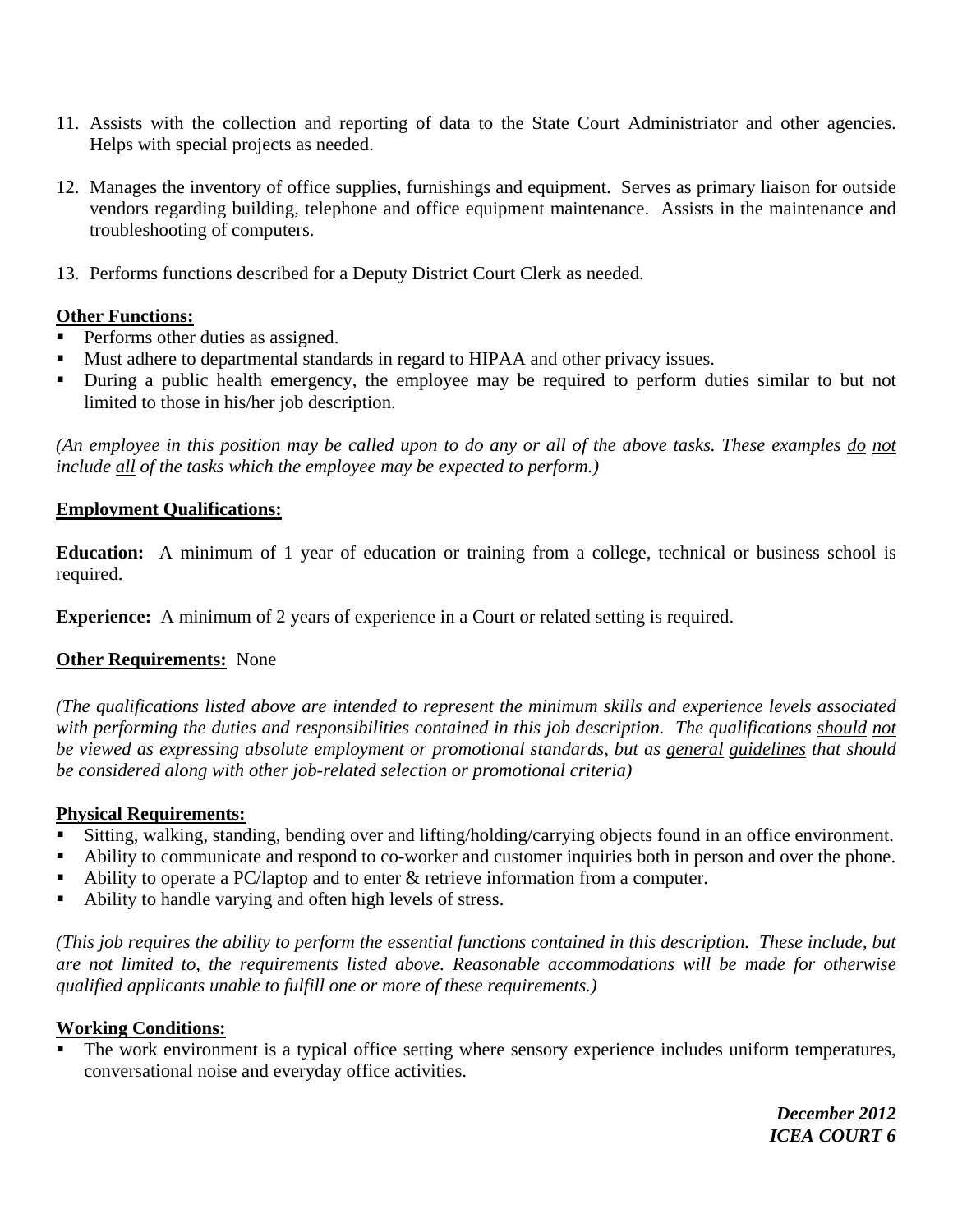#### **INGHAM COUNTY JOB DESCRIPTION**

#### **JUDICIAL ASSISTANT – DISTRICT COURT**

**General Summary:** Under the supervision of a District Court Judge, serves as secretary, administrative aide, docket manager and official court recorder. Coordinates and manages the daily operations of a judicial office. Schedules matters to be heard by the Judge, and coordinates the schedule of proceedings with the Prosecuting Attorney, attorneys and other involved parties. Drafts, types and processes correspondence, judicial opinions and other documents. Monitors caseload and provides direction to clerical staff on case management issues. Utilizes and maintains electronic recording equipment to record and transcribe court proceedings.

#### **Essential Functions:**

- 1. Manages daily operations of the judicial office. Coordinates judicial schedules for appointments, meetings, seminars and court proceedings. Prioritizes judicial schedules with attorneys, parties and agencies to ensure attendance at hearings and meetings.
- 2. Provides high level administrative assistance to the Judge. Screens, prioritizes and addresses Court business. Composes and processes legal documents including opinions and administrative reports. Reviews and reports statistical information for quarterly reports submitted to the State Court Administrator's Office.
- 3. Facilitates public relations for the Court, including scheduling tours, explaining court operations and facilitating media request. Serves as liaison between the Judge and citizens, news media, public officials and federal, state and local governmental agencies.
- 4. Serves as the Jury Clerk in the courtroom. Draws juries for trial and keeps detailed jury records. Prepares and process jury forms, instructions and verdicts. Provides assistance and direction to jury members.
- 5. Serves as Courtroom Clerk. Enters court actions and generates commitments, orders, notices, and other documents necessary as a result of court action. Closes cases with entry of final dispositions, sends notification to State Police when applicable
- 6. Provides case management oversight by reviewing all documents and proposed orders for the Judge's review and signature. Ensures necessary court rules and provisions are contained therein and are in an acceptable form prior to submission to the Court.
- 7. Utilizes and maintains electronic recording equipment to record District Court proceedings. Ensures the accuracy of the spoken word, including legal, medical and technical terminology in order to provide an accurate verbatim transcript.
- 8. Marks and maintains a record of exhibits. Prepares a detailed log of court activity for permanent court records including names of party, nature proceedings and related information.
- 9. Prepares official verbatim transcripts. Proofreads transcripts, certifies copies and prepares billings as appropriate. Prepares appeal paperwork which includes typing and processing notice of filing of transcripts and affidavit of mailings.
- 10. Maintains files of transcripts, tapes and courtroom notes as required by court rules and as outlined in the state manual for court reporters and recorders.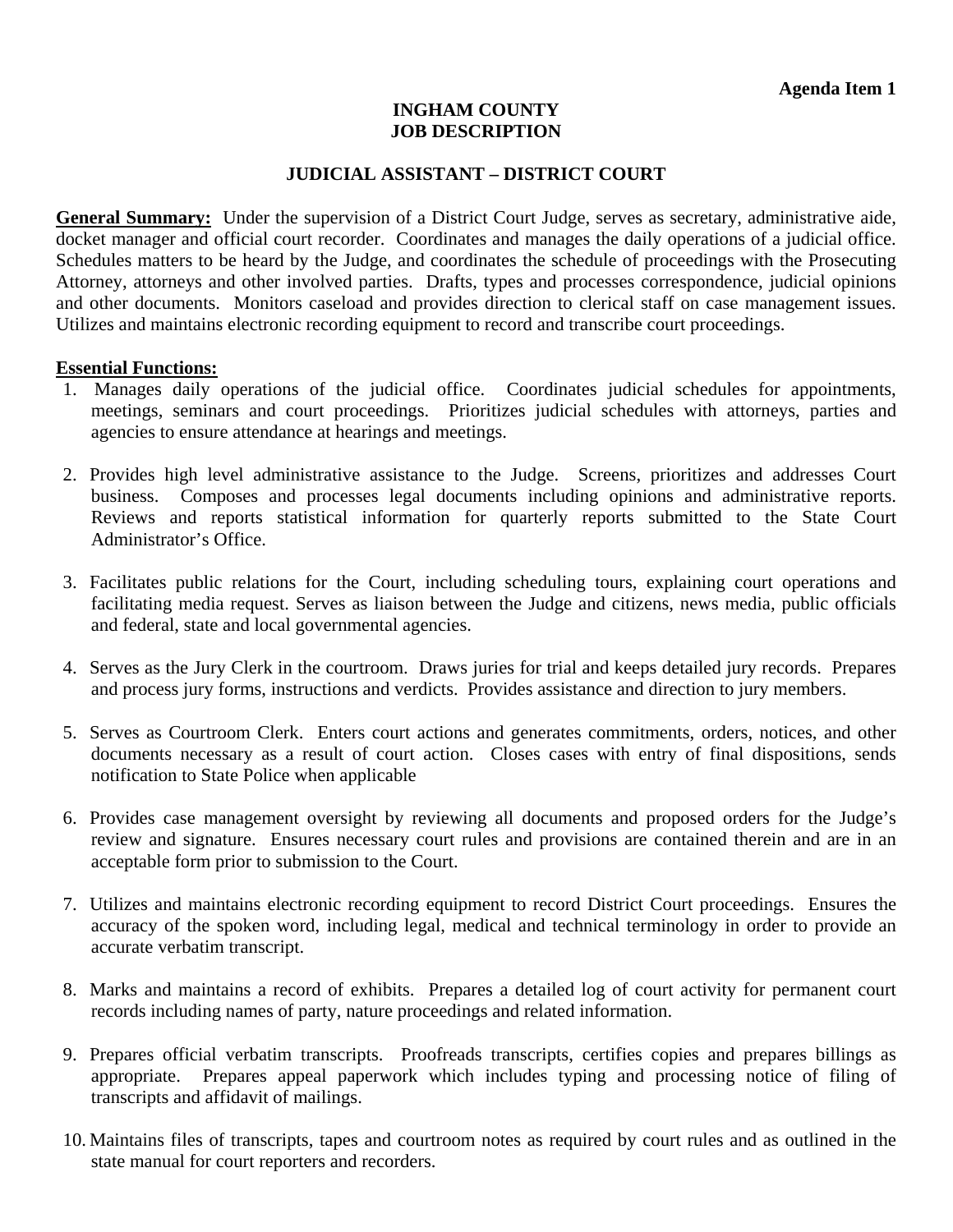11. Discusses with litigants representing themselves (pro per) court procedures (in person or by telephone), schedules hearings, refers pro per litigants to resource agencies

# **Other Functions:**

- Performs other duties as assigned.
- Must adhere to departmental standards in regard to HIPAA and other privacy issues.
- During a public health emergency, the employee may be required to perform duties similar to but not limited to those in his/her job description.

*(An employee in this position may be called upon to do any or all of the above tasks. These examples do not include all of the tasks which the employee may be expected to perform.)* 

# **Employment Qualifications:**

**Education:** A minimum of one year of course work in court administration, paralegal, legal secretarial or related topic from a college, technical or business school is required.

**Experience:** A minimum of three years of progressive responsible secretarial/administrative experience in a court, law office or related setting is required. Prefer some data base program experience. Must have knowledge of legal terminology and procedures.

**Other Requirements:** Must be certified as an Electronic Court Recorder by the Michigan Supreme Court within 18 months of employment.

*(The qualifications listed above are intended to represent the minimum skills and experience levels associated with performing the duties and responsibilities contained in this job description. The qualifications should not be viewed as expressing absolute employment or promotional standards, but as general guidelines that should be considered along with other job-related selection or promotional criteria)* 

# **Physical Requirements:**

- Ability to access departmental files.
- Ability to enter and retrieve information from computer.
- Ability to operate electronic recording equipment, copy machine, fax machine and other office equipment.
- Ability to withstand prolonged periods of sitting in court monitoring and operating recording equipment and well transcribing.
- Ability to access the courtroom and court offices.
- Ability to lift and transport files and other materials weighing up to 20 pounds.

*(This job requires the ability to perform the essential functions contained in this description. These include, but are not limited to, the requirements listed above. Reasonable accommodations will be made for otherwise qualified applicants unable to fulfill one or more of these requirements.)*

# **Working Conditions:**

- Works in office conditions in the courtroom.
- Regular contact with persons charged with and/or convicted of criminal offenses.
- **Periodic exposure to persons with various communicable diseases.**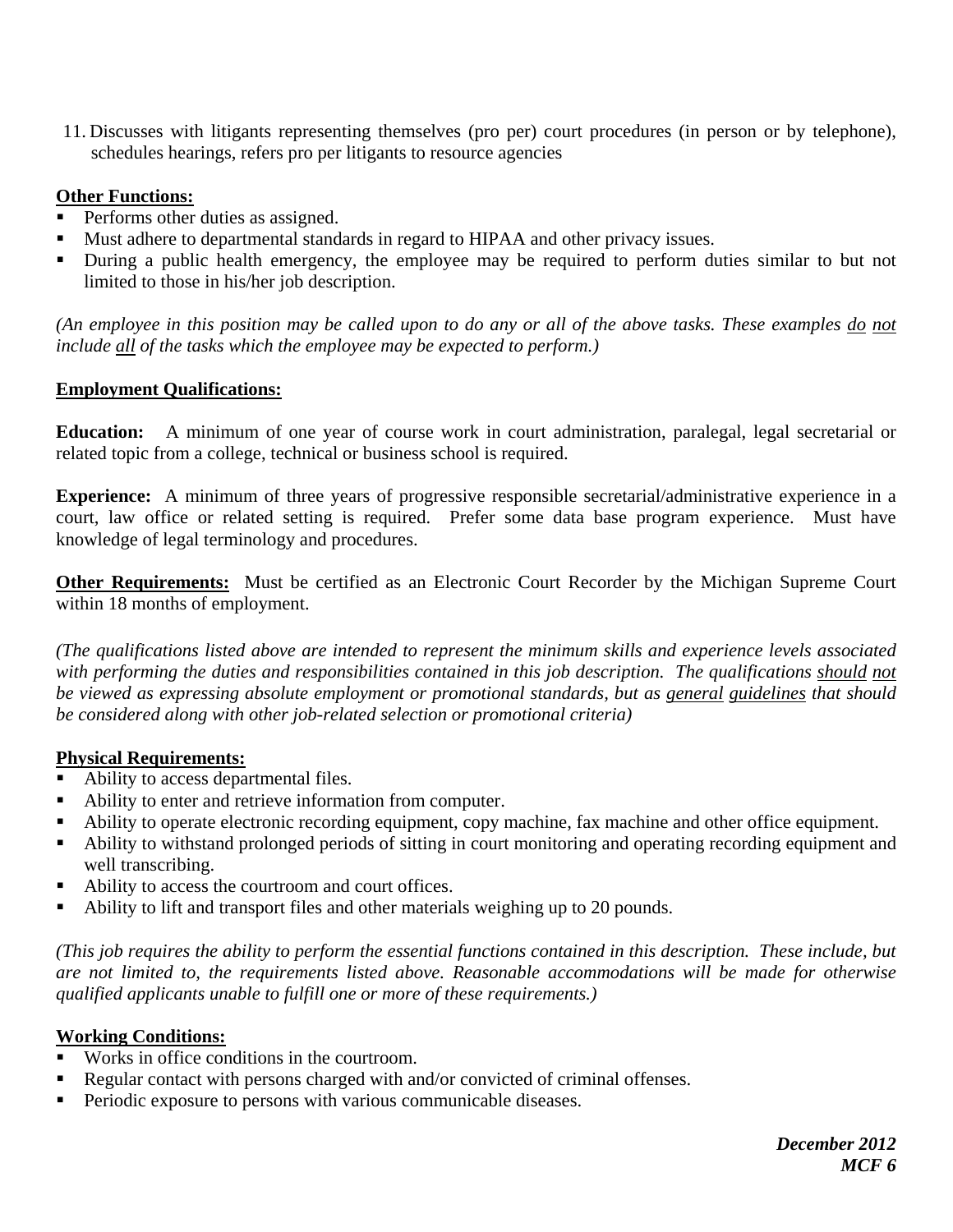Introduced by the Law & Courts, County Services and Finance Committees of the:

# INGHAM COUNTY BOARD OF COMMISSIONERS

# **RESOLUTION TO APPROVE A RE-ORGANIZATION WITHIN THE 55TH DISTRICT COURT**

WHEREAS, the Financial Coordinator position for the 55<sup>th</sup> District Court was eliminated in the 2013 budget due to budget constraints; and

WHEREAS, based on the current budget situation, duties of various positions were analyzed to determine how the duties could be realigned with existing staff; and

WHEREAS, some accounting duties will be absorbed through the Financial Services Department; and

WHEREAS, the two Judges Court Recorder/Secretaries are proposed to be moved into the Managerial/Confidential Plan as Judicial Assistants in order to make these positions consistent with other County Judges Judicial Assistant positions; and

WHEREAS, the Human Resources Department has reviewed these various positions, analyzed the duties, approved new job descriptions, and supports the 55<sup>th</sup> District Court's re-organization.

THEREFORE BE IT RESOLVED, that the following staffing changes shall take place within the  $55<sup>th</sup>$  District Court effective the first full pay period after the passage of this resolution.

| Current           |                               |          | <b>New</b>                                      |                                |              |                |
|-------------------|-------------------------------|----------|-------------------------------------------------|--------------------------------|--------------|----------------|
| <b>Position #</b> | <b>Job Title</b>              |          | <b>Job Title</b><br><b>Current Pay &amp; BU</b> |                                | New Pay & BU |                |
|                   |                               |          |                                                 |                                |              |                |
|                   |                               |          |                                                 |                                |              |                |
|                   |                               |          | UAW G-                                          | <b>Court Services</b>          |              | COURT 6-       |
| 137008            | <b>Chief Dist Court Clerk</b> | \$41,672 | 4                                               | Supervisor                     | \$47,676     | 2              |
|                   |                               |          | UAW G--                                         |                                |              |                |
| 137007            | <b>Chief Dist Court Clerk</b> | \$43,549 | 5                                               | <b>Administrative Srv Cord</b> | \$46,096     | UAW H-5        |
|                   |                               |          | UAW G-                                          |                                |              |                |
| 137014            | Court Recorder/Sec            | \$43,549 | 5                                               | <b>Judicial Assistant DC</b>   | \$47,796     | <b>MCF 6-4</b> |
|                   |                               |          | UAW G-                                          |                                |              |                |
| 137013            | Court Recorder/Sec            | \$43.549 | 5                                               | <b>Judicial Assistant DC</b>   | \$47,796     | <b>MCF 6-4</b> |

BE IT FURTHER RESOLVED, that the estimated additional 2013 General Fund wage and fringe costs from this re-organization will be approximately \$17,506 to come from the 2013 County Contingency Fund.

BE IT FURTHER RESOLVED, that the Controller/Administrator is authorized to make the necessary adjustments to the 55<sup>th</sup> District Court 2013 Budget and Position Allocation List in accordance with this resolution.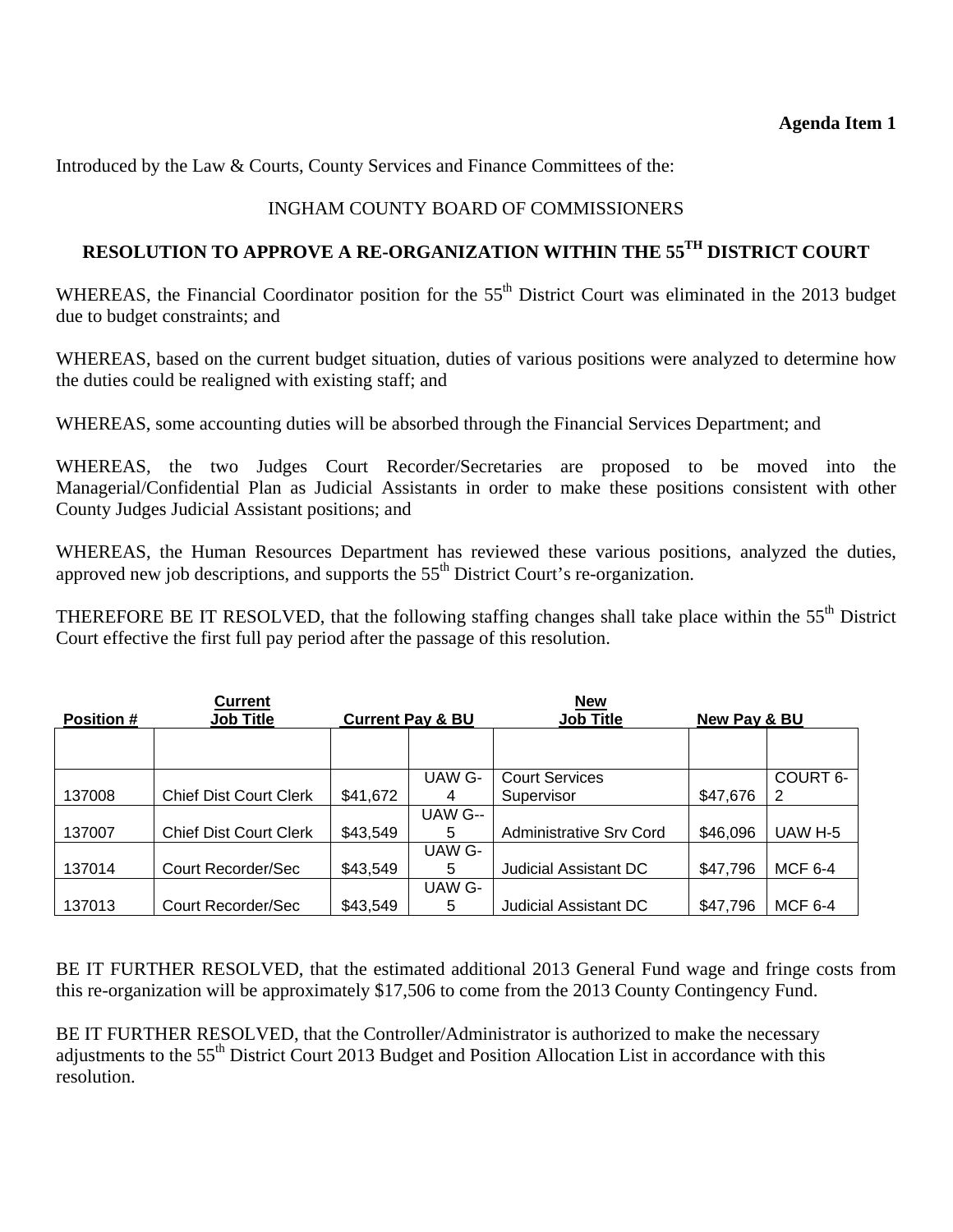## **Agenda Item 2**

<span id="page-15-0"></span>

| TO:          | Law and Courts Committee                |  |  |  |  |
|--------------|-----------------------------------------|--|--|--|--|
| <b>FROM:</b> | Allan C. Spyke, Undersheriff            |  |  |  |  |
| DATE:        | January 24, 2013                        |  |  |  |  |
| RE:          | Resolution for a rifle purchase program |  |  |  |  |

This will allow deputies to utilize/own state of the art equipment similar to other local police agencies.

I have attached the resolution regarding our rifle purchase program. The deputies will purchase the rifles from the county over a two year period through payroll deduction. If a deputy were to leave employment prior to the two years they would be required to pay the balance owed to complete the purchase.

In essence this allows our deputies the ability to use state of the art equipment tailored to them, and place them closer to a level playing field with the criminal element they face on a daily basis. Rifles and equipment will be from a list selected by the Ingham County Sheriff's Office which will include state of the art scoped and laser sighting systems. It will enhance deputy safety and morale.

Examples of other agencies include; City of East Lansing, Meridian Township, Eaton County Sheriff's Office, Macomb County Sheriff's Office, Warren Police Department, Hazel Park Police Department, Ferndale Police Department, and Southfield Police Department. The city of Mason and Gratiot County are in the process of implementation.

This rifle purchase program has been reviewed and approved by County Corporate Counsel, David G. Stoker.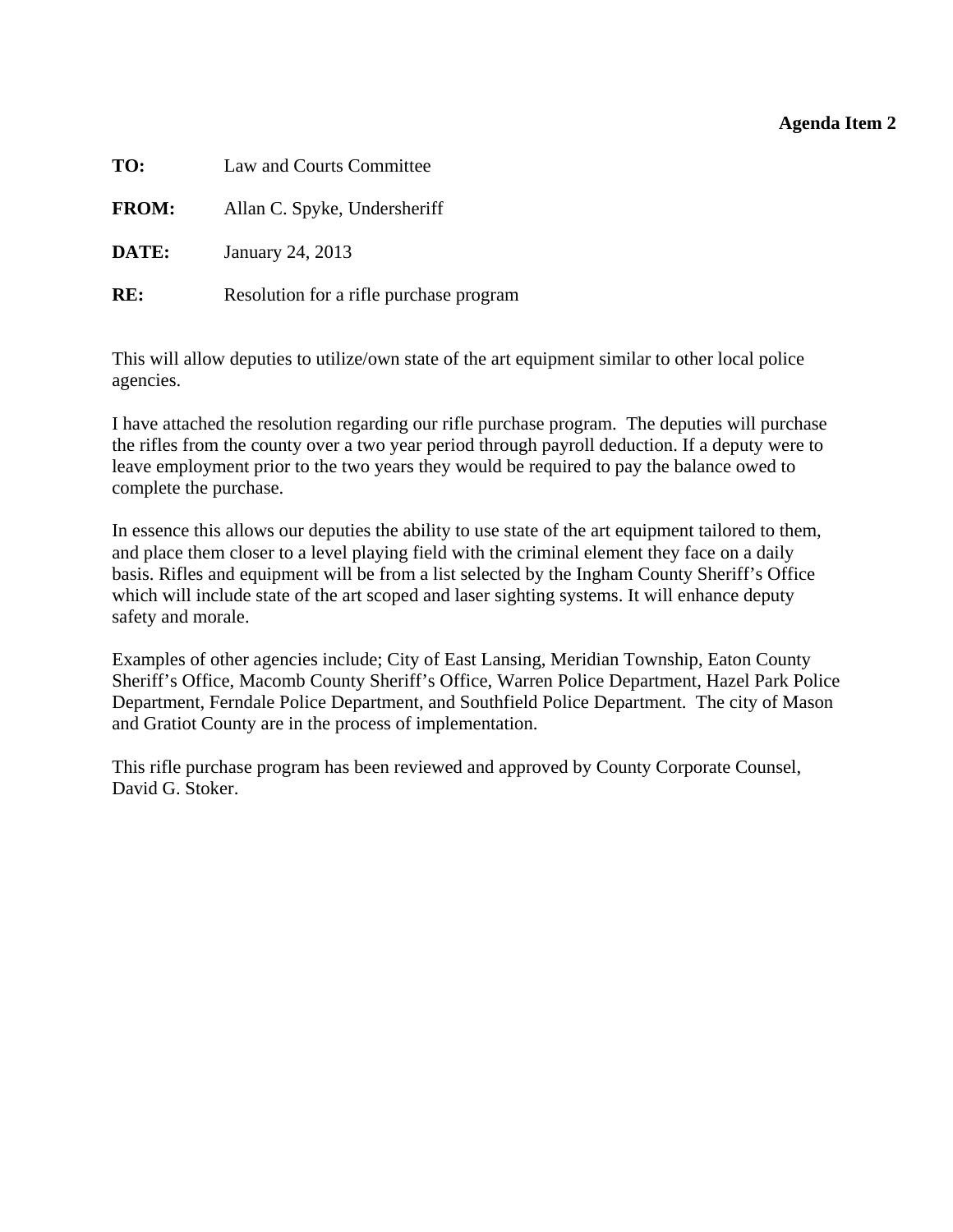Introduced by the Law & Courts and Finance Committees of the:

## INGHAM COUNTY BOARD OF COMMISSIONERS

## **RESOLUTION AUTHORIZING INGHAM COUNTY DEPUTIES TO ENTER INTO A RIFLE PURCHASE PROGRAM WITH THE INGHAM COUNTY SHERIFF'S OFFICE**

WHEREAS, Ingham County deputies are required to utilize a rifle while in the course of their duties while employed by the Ingham County Sheriff's Office; and

WHEREAS, Ingham County Sheriff's Office does not have the financial means to provide each deputy with the industry's current standard of rifles and equipment; and

WHEREAS, by initiating this program, the Sheriff's Office will lower county liability by allowing deputies to have the most current, up to date rifle technology and systems; and

WHEREAS, this program is structured similar to the East Lansing Police Department, Meridian Township Police Department, Eaton County Sheriff's Office, Warren City Police Department, Montcalm County Sheriff's Office, and Southfield Police Department, Officer/Deputy rifle or firearm purchase program; and

WHEREAS, this program will allow Ingham County deputies to enter an agreement to purchase individual rifles for their ownership, but use said rifles to maintain service to Ingham County while upholding the safety of the County citizens; and

WHEREAS, the Ingham County Sheriff's Office rifle purchase program would run for a two year period of time from receipt of the rifles and accessories estimated to be July 2013 through June 2015, totaling 81 rifles and rifle accessories purchased at a rate of no more than \$2,469.00 per rifle, for a total cost of up to \$200,000.00; and

WHEREAS, each individual MCOLES licensed or firearms instructor deputy who wishes to purchase a rifle, make payments via payroll deductions equal to the cost of the said purchased rifle over a two year period (52 paychecks).

THEREFORE BE IT RESOLVED, that the Ingham County Board of Commissioners hereby authorizes the Ingham County Sheriff's Office to purchase rifles for each MCOLES licensed or firearms instructor deputy through the rifle purchase program and provide Ingham County deputies with up to date equipment, as well as maintaining the highest standards of policing for County residents.

BE IT FURTHER RESOLVED, that this program will be funded with cash from the employee benefit fund to be reimbursed by employees

BE IT FURTHER RESOLVED, that the Ingham County Board of Commissioners directs the Controller to make the necessary budget adjustments in the Ingham County Sheriff's Office 2013 budget.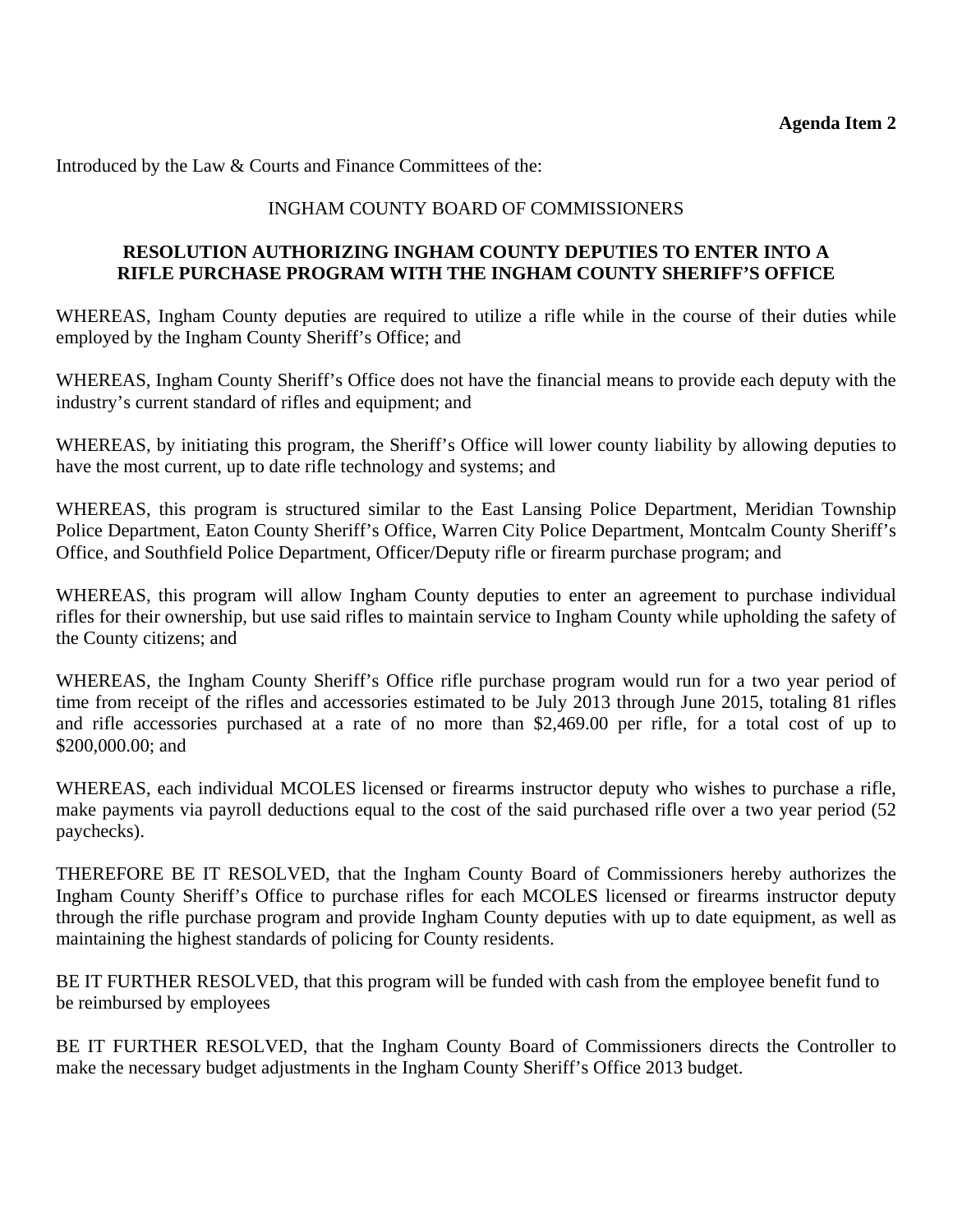BE IT FURTHER RESOLVED, that the Sheriff's Office is authorized to establish an agreement with the unions representing employees that will participate in the program to clarify the voluntary nature of the program and potential forfeiture of funds if not paid in full or if an employee does not remain employed for the full two year period.

BE IT FURTHER RESOLVED, that the Chairperson of the Ingham County Board of Commissioners, the County Clerk, and the Sheriff are authorized to sign any necessary contract documents consistent with this Resolution and approved as to form by the County Attorney.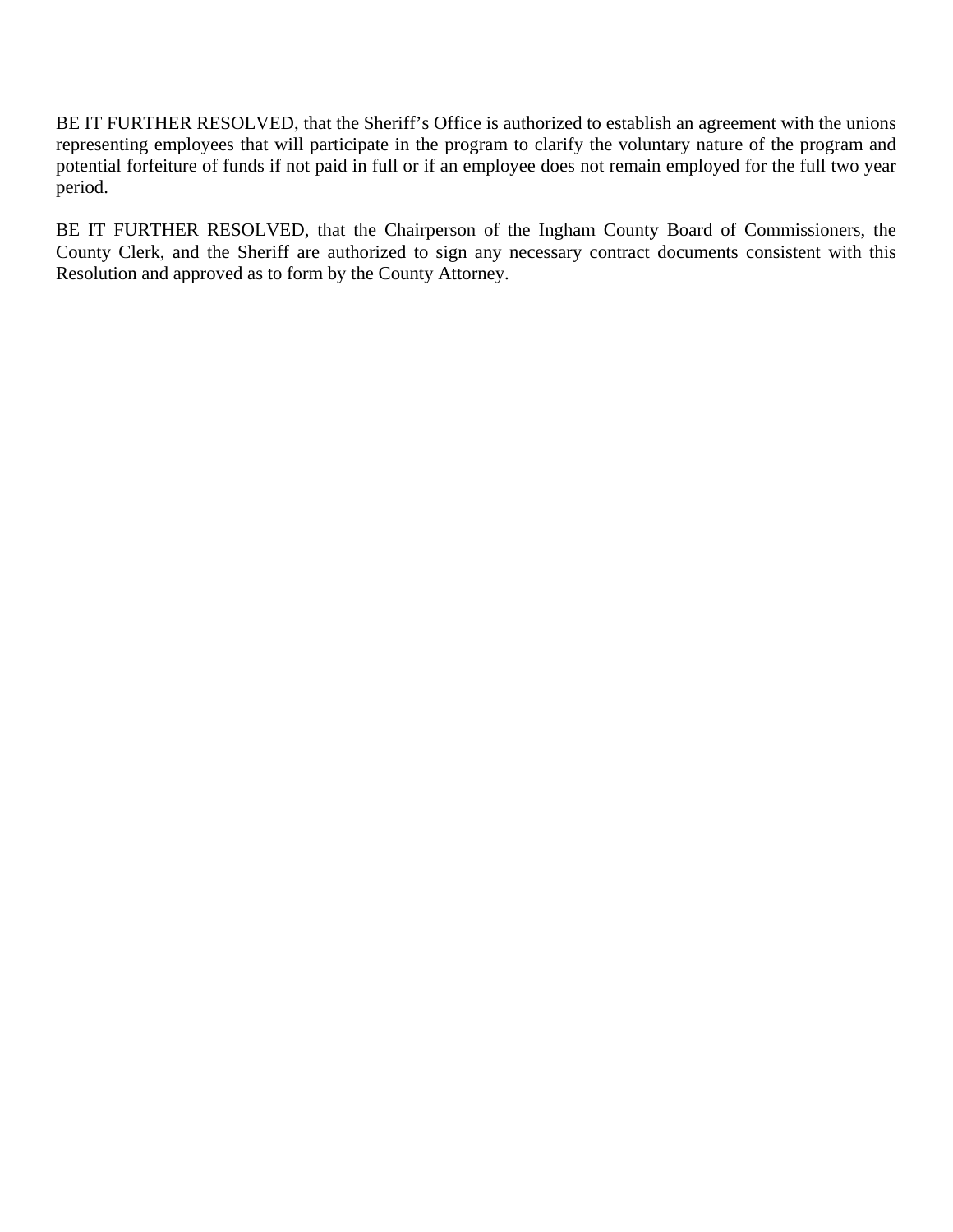#### **Agenda Item 3**

#### **MEMORANDUM**

#### <span id="page-18-0"></span>TO: Law & Courts, County Services and Finance Committees

- FROM: Rick Terrill, Facilities Director
- DATE: February 8, 2013

#### SUBJECT: **RESOLUTION AUTHORIZING ENTERING INTO A CONTRACT WITH WIDE OPEN WEST (WOW) MID-MICHIGAN CABLE TO INSTALL NEW CABLES AND AMPLIFIERS THROUGHOUT THE SHERIFF'S OFFICE AND JAIL**

The resolution before you authorizes awarding a contract to WOW Mid-Michigan Cable to provide and install new cables and amplifiers throughout the Sherriff's Office and Jail.

On April 23, 2013 WOW will be changing over to digital service and these changes need to be in place before that date otherwise the entire facility will be left without TV services.

WOW Cable is the current sole source cable provider who can provide the cables and amplifiers for this transition, for a total cost of \$20,518.12.

Funding for the project is available within the Jail Commissary account number 595-30110-931000.

I recommend approval of this resolution.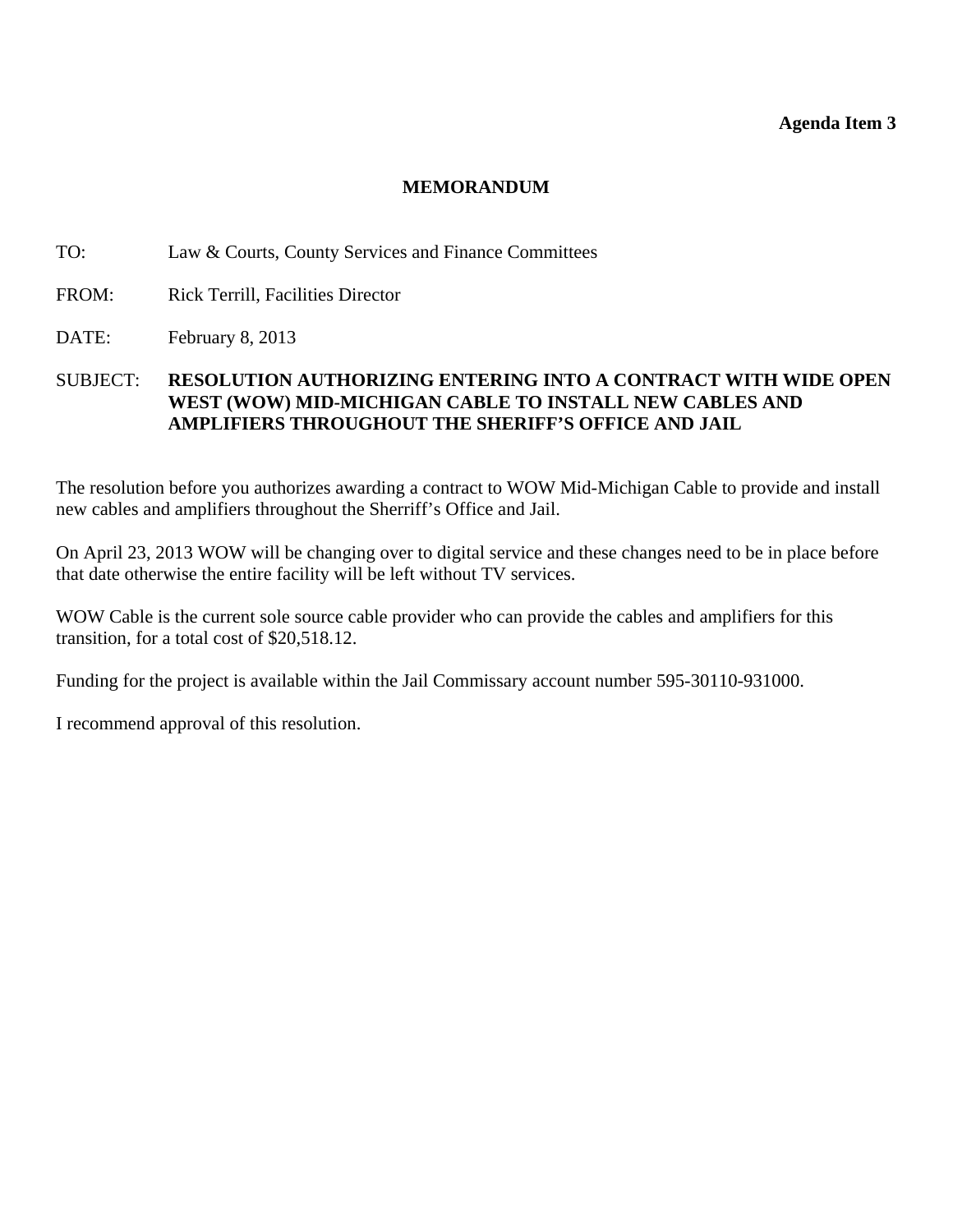Introduced by Law & Courts, County Services and Finance Committees of the:

# INGHAM COUNTY BOARD OF COMMISSIONERS

## **RESOLUTION AUTHORIZING ENTERING INTO A CONTRACT WITH WIDE OPEN WEST (WOW) MID-MICHIGAN CABLE TO INSTALL NEW CABLES AND AMPLIFIERS THROUGHOUT THE SHERIFF'S OFFICE AND JAIL**

WHEREAS, WOW is changing over to digital services on April 23, 2013 and these changes need to be in place before that date otherwise the Sheriff's Office and Jail will be without TV services throughout the facility; and

WHEREAS, WOW is the current sole source cable provider who can provide the cables and amplifiers for the transition; and

WHEREAS, all locations within the Sheriff's Office and Jail will be updated to WOW specifications including all posts, chapel, squad room, office, medical, training, gym, Chief, Chief Deputy, Detective Bureau, Sheriff's Offices, main admin., Major and Law Enforcement Squad, training center and Emergency Operation Center; and

WHEREAS, the funds for this project are available within the Jail Commissary account number 595-30110-931000.

THEREFORE BE IT RESOLVED, the Ingham County Board of Commissioners hereby authorizes entering into a contract with Wide Open West Mid-Michigan Cable, 2512 Lansing Road, Charlotte, MI 48813 for the installation of new cables and amplifiers throughout the Sheriff's Office and Jail, for a total cost of \$20,518.12.

BE IT FURTHER RESOLVED, the Ingham County Board of Commissioners authorizes the Board Chairperson and the County Clerk to sign any necessary documents that are consistent with this resolution and approved as to form by the County Attorney.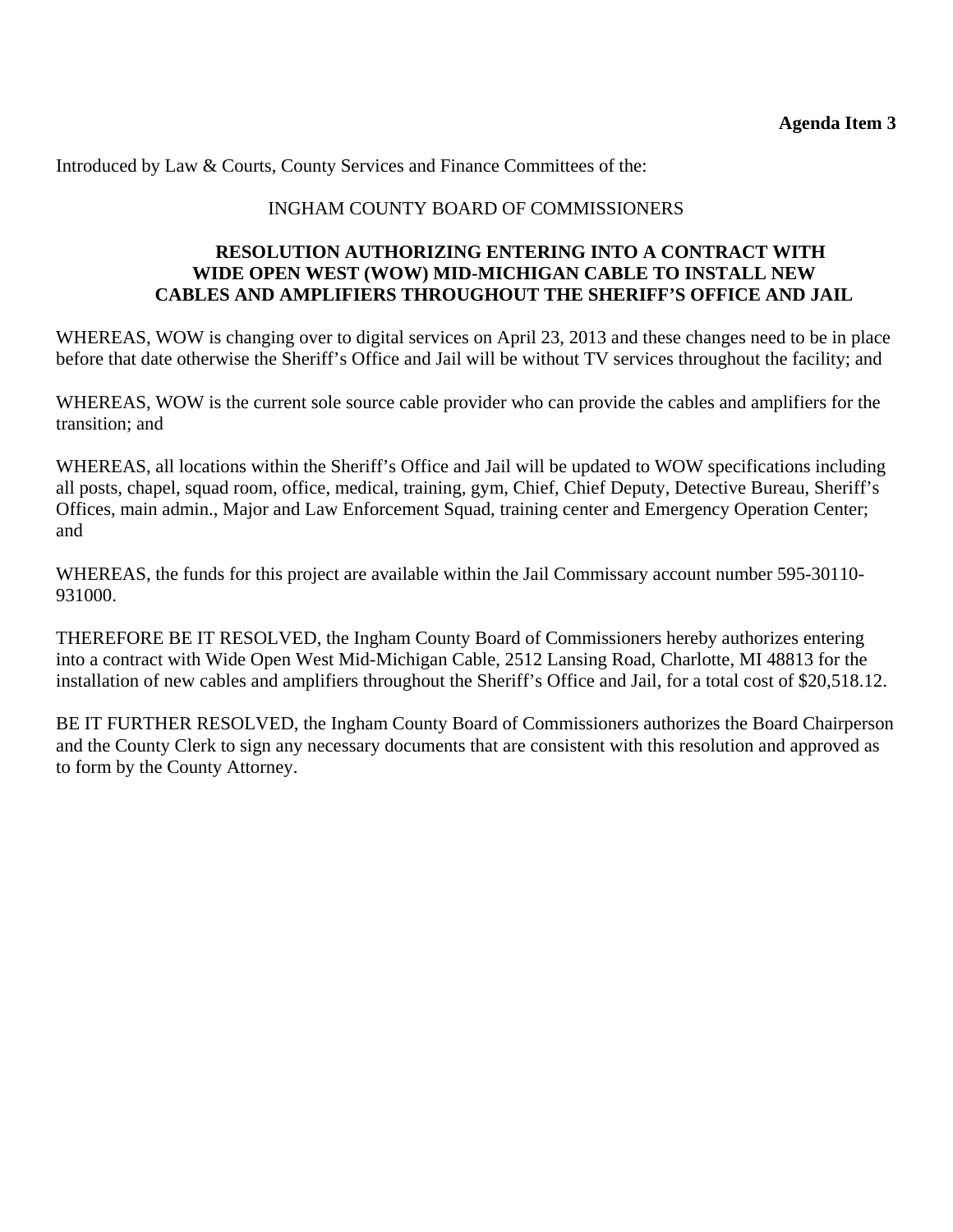<span id="page-20-0"></span>

| October 1, 2006 - December 31, 2006                                                                                                                                                                                                                                                                                                                                                                                                                                                                                                                                                                                                                                                                                                                               | April 1, 2012 - June 30, 2012                                                                                                                                                                                                                                                                                                                                                                                                                                                                                                                                                                                                                                                                                                                                                                                                                                                                                                                                                                                                                                                                                                                      | July 1, 2012 - September 30, 2012                                                                                                                                                                                                                                                                                                                                                                                                                                                                                                                                                                                                                                                                                                                                                                                                                                                            | October 1, 2012 - December 31, 2012                                                                                                                                                                                                                                                                                                                                                                                                                                                                                                                                                                                                                                                                                                                                                                                                                                                                                                                                                                                                                                                                                                                                                                                               |  |
|-------------------------------------------------------------------------------------------------------------------------------------------------------------------------------------------------------------------------------------------------------------------------------------------------------------------------------------------------------------------------------------------------------------------------------------------------------------------------------------------------------------------------------------------------------------------------------------------------------------------------------------------------------------------------------------------------------------------------------------------------------------------|----------------------------------------------------------------------------------------------------------------------------------------------------------------------------------------------------------------------------------------------------------------------------------------------------------------------------------------------------------------------------------------------------------------------------------------------------------------------------------------------------------------------------------------------------------------------------------------------------------------------------------------------------------------------------------------------------------------------------------------------------------------------------------------------------------------------------------------------------------------------------------------------------------------------------------------------------------------------------------------------------------------------------------------------------------------------------------------------------------------------------------------------------|----------------------------------------------------------------------------------------------------------------------------------------------------------------------------------------------------------------------------------------------------------------------------------------------------------------------------------------------------------------------------------------------------------------------------------------------------------------------------------------------------------------------------------------------------------------------------------------------------------------------------------------------------------------------------------------------------------------------------------------------------------------------------------------------------------------------------------------------------------------------------------------------|-----------------------------------------------------------------------------------------------------------------------------------------------------------------------------------------------------------------------------------------------------------------------------------------------------------------------------------------------------------------------------------------------------------------------------------------------------------------------------------------------------------------------------------------------------------------------------------------------------------------------------------------------------------------------------------------------------------------------------------------------------------------------------------------------------------------------------------------------------------------------------------------------------------------------------------------------------------------------------------------------------------------------------------------------------------------------------------------------------------------------------------------------------------------------------------------------------------------------------------|--|
| <b>INTAKE DIVISION</b><br>PETITIONS RECEIVED DURING THIS PERIOD: 357<br>78 INFORMAL DELINQUENCY<br>124 FORMAL DELINQUENCY<br>155 NEGLECT<br>142 Authorized<br>13 Not Authorized / Transferred                                                                                                                                                                                                                                                                                                                                                                                                                                                                                                                                                                     | PETITIONS RECEIVED DURING THIS PERIOD:<br>286<br>82 INFORMAL DELINQUENCY<br>58 FORMAL DELINQUENCY<br>146 NEGLECT<br>128 Authorized<br>18 Not Authorized / Transferred                                                                                                                                                                                                                                                                                                                                                                                                                                                                                                                                                                                                                                                                                                                                                                                                                                                                                                                                                                              | PETITIONS RECEIVED DURING THIS PERIOD:<br>95 INFORMAL DELINQUENCY<br>69 FORMAL DELINQUENCY<br>138 NEGLECT<br>121 Authorized<br>17 Not Authorized / Transferred                                                                                                                                                                                                                                                                                                                                                                                                                                                                                                                                                                                                                                                                                                                               | PETITIONS RECEIVED DURING THIS PERIOD:<br>54 INFORMAL DELINQUENCY<br>64 FORMAL DELINQUENCY<br>147 NEGLECT<br>120 Authorized<br>27 Not Authorized / Transferred                                                                                                                                                                                                                                                                                                                                                                                                                                                                                                                                                                                                                                                                                                                                                                                                                                                                                                                                                                                                                                                                    |  |
| PETITIONS DISPOSED DURING THIS PERIOD: 239<br>1). INFORMAL<br>2), FORMAL<br>A). Delinquency<br>0 Consent Calenda<br>2 Inactive<br>61 Admission / No Contest<br>1 Bench Verdict<br>19 Transferre<br>22 Diverted<br>0 Designation Granted<br>18 Dismissed<br>$-43$ Total<br>0 Jury Verdict<br>Services Provided<br>O Prosecutor Waiver<br>$\frac{21}{1 \text{ Cost}}$ Community Service<br><sup>0</sup> Nolle Prosequi<br><sup>0</sup> Traditional Waiver<br>10 Counseling / Anger Management<br>80 Total<br>3 Letters of Apology<br>B). Neglect<br>MSU Diversion<br>63 Admission / No Contest<br>10 Bench Verdict<br>1 School Progress<br>30 Dismissed / Withdrawn<br>1 Substance Abuse<br>11 Not Authorized<br>32 Other<br>2 Transferred<br>116 Total<br>76 Total | PETITIONS DISPOSED DURING THIS PERIOD:<br>239<br>I). INFORMAL<br>2), FORMAL<br>A). Delinquency<br>0 Consent Calenda<br>$2$ inactive<br>45 Admission / No Contest<br>1 Bench Verdict<br>8 Transferrer<br>48 Diverted<br>0 Designation Granted<br>58 Total<br>24 Dismissed<br>0 Jury Verdict<br>Services Provided<br>O Prosecutor Waive<br>$\underbrace{\frac{-12}{0}\text{Community Service}}$<br>Nolle Prosequi<br>1 Traditional Waiver<br>0 Counseling / Anger Management<br>71 Total<br>3 Letters of Apology<br><b>B).</b> Neglect<br>67 MSU Adolescence Project<br>44 Admission / No Contest<br>0 Restitution<br>29 Bench Verdict<br>0 School Progress<br>19 Dismissed / Withdrawn<br>O Substance Abuse<br>17 Not Authorized<br>10 Other<br>1 Transferred<br>110 Total<br>92 Total                                                                                                                                                                                                                                                                                                                                                              | <b>PETITIONS DISPOSED DURING THIS PERIOD:</b><br>207<br>. INFORMAL<br>2), FORMAL<br>Consent Calenda<br>A). Delinquency<br>0 Inactive<br>44 Admission / No Contest<br><b>0</b> Bench Verdict<br>9 Transferred<br>46 Diverted<br>Designation Granted<br>55 Total<br>26 Dismissed<br>0 Jury Verdict<br>O Prosecutor Waiver<br>Services Provided<br>$\underbrace{\frac{-12}{0}\text{Community Service}}$<br>0 Nolle Prosequi<br>0 Traditional Waiver<br>1 Counseling / Anger Management<br>70 Total<br>0 Letters of Apology<br>B). Neglect<br>56 MSU Adolescence Project<br>29 Admission / No Contest<br>12 Bench Verdict<br>0 Restitution<br>0 School Progress<br>23 Dismissed / Withdrawn<br>15 Not Authorized<br>0 Substance Abuse<br>6 Other<br>3 Transferred<br>82 Total<br>75 Total                                                                                                        | PETITIONS DISPOSED DURING THIS PERIOD:<br>375<br>1). INFORMAL<br>2), FORMAL<br>A). Delinquency<br>O Consent Calenda<br>2 Inactive<br>70 Admission / No Contest<br>1 Bench Verdict<br>20 Transferrer<br>55 Diverted<br>4 Designation Granted<br>$\frac{1}{27}$ Total<br>46 Dismissed<br>1 Jury Verdict<br>O Prosecutor Waiver<br>Services Provided<br>$\underbrace{\begin{array}{c c} \hline 11 & \text{Commuty Service}\\ \hline 0 & \text{Cost} \end{array}}$<br>O Nolle Prosequi<br><b>0</b> Traditional Waiver<br>2 Counseling / Anger Management<br>122 Total<br>2 Letters of Apology<br>B). Neglect<br>60 MSU Adolescence Project<br>88 Admission / No Contest<br>2 Restitution<br>41 Bench Verdict<br>0 School Progress<br>19 Dismissed / Withdrawn<br>2 Jury Verdict<br>2 Substance Abuse<br>$-4$ ones<br>24 Not Authorized<br>2 Transferred<br>93 Total<br>176 Total                                                                                                                                                                                                                                                                                                                                                      |  |
| <b>NEGLECT DIVISION</b>                                                                                                                                                                                                                                                                                                                                                                                                                                                                                                                                                                                                                                                                                                                                           | <b>NEGLECT DIVISION</b>                                                                                                                                                                                                                                                                                                                                                                                                                                                                                                                                                                                                                                                                                                                                                                                                                                                                                                                                                                                                                                                                                                                            | <b>NEGLECT DIVISION</b>                                                                                                                                                                                                                                                                                                                                                                                                                                                                                                                                                                                                                                                                                                                                                                                                                                                                      | <b>NEGLECT DIVISION</b>                                                                                                                                                                                                                                                                                                                                                                                                                                                                                                                                                                                                                                                                                                                                                                                                                                                                                                                                                                                                                                                                                                                                                                                                           |  |
| PROGRAM ACTIVITY DURING THIS PERIOD: 194<br>PROGRAMS (JUVENILE STATS)<br>A). Intensive Neglect Services<br><b>B). Family Support Services</b><br>35 Remain Active<br>113 Remain Active<br>11 Successful Dismissal<br>2 Other<br>146 Total<br>7 Successful Dismissal<br>48 Total                                                                                                                                                                                                                                                                                                                                                                                                                                                                                   | PROGRAM ACTIVITY DURING THIS PERIOD:<br>175<br>PROGRAMS<br>A). Intensive Neglect Services<br><b>B). Family Support Services</b><br>7 Emergency Removal<br>60 Remain Active<br>71 Remain Active<br>11 Successful Dismissal<br>13 Successful Dismissal<br>$\frac{1}{2}$ Other<br>80 Total<br>95 Total                                                                                                                                                                                                                                                                                                                                                                                                                                                                                                                                                                                                                                                                                                                                                                                                                                                | PROGRAM ACTIVITY DURING THIS PERIOD:<br>170<br>PROGRAMS<br>A). Intensive Neglect Services<br><b>B). Family Support Services</b><br>56 Remain Active<br>4 Emergency Removal<br>79 Remain Active<br>23 Successful Dismissal<br>4 Successful Dismissal<br>0 Other<br>64 Total<br>106 Total                                                                                                                                                                                                                                                                                                                                                                                                                                                                                                                                                                                                      | PROGRAM ACTIVITY DURING THIS PERIOD:<br>198<br>I). PROGRAMS<br>A), Intensive Neglect Services<br>B). Family Support Services<br>14 Emergency Remove<br>87 Remain Active<br>15 Successful Dismissal<br>3 Successful Dismissal<br>3 Other<br>6 Other<br>76 Total<br>122 Total                                                                                                                                                                                                                                                                                                                                                                                                                                                                                                                                                                                                                                                                                                                                                                                                                                                                                                                                                       |  |
| <b>DEMOGRAPHICS</b><br>C). Age<br>A). Gender<br>12 1-11 Months<br>86 Female<br>4 9 Years<br>$-0.18$ Yea<br>108 Males<br>6 1 Years<br>4 10 Years<br>0.19 Year<br>B). Race<br>16 2 Years<br>7 11 Years<br>$\underbrace{\qquad \qquad 0 \text{ Asian / Oriental}}_{27}$<br>12 3 Years<br>8 12 Years<br>7 4 Years<br><b>12</b> 13 Years<br>79 Black<br>12 5 Years<br>19 14 Years<br>11.6 <i>Years</i><br><b>23</b> 15 Years<br>5 Hispanic<br>O Native American<br>16 16 Years<br>5 7 Years<br>11 8 Years<br>83 White<br>9 17 Years                                                                                                                                                                                                                                    | <b>DEMOGRAPHICS</b><br>C). Age<br>A). Gender<br>5 1-11 Months<br>65 Females<br>$-1.9$ Years<br>6 18 Yea<br>110 Males<br>12 1 Years<br>$-4.10$ Years<br>0_19 Years<br>B). Race<br>$72$ Years<br>$6$ 11 Years<br>6 3 Years<br>0 Asian / Oriental<br>7 12 Years<br>20 Bi-Racial<br>4 4 Years<br>$4$ 13 Years<br>75 Black<br>$65$ Years<br><b>19 14 Years</b><br>25 15 Years<br>16 Hispanic<br>7 6 Years<br>2 Native American<br>25 16 Years<br>$47$ Years<br>59 White<br>6 8 Years<br>21 17 Years<br>3 Other                                                                                                                                                                                                                                                                                                                                                                                                                                                                                                                                                                                                                                          | DEMOGRAPHICS<br>C). Age<br>A). Gender<br>5 1-11 Months<br>68 Females<br>2 9 Years<br>7 18 Yea<br>102 Males<br>17 1 Years<br>3 10 Years<br>0 19 Years<br>$12$ 2 Years<br>$-6$ 11 Years<br><b>B), Race</b><br>0 Asian / Oriental<br>7 3 Years<br>4 12 Years<br>19 Bi-Racial<br>$94$ Years<br>8 13 Years<br>74 Black<br>5 5 Years<br>12 14 Years<br>17.15 Years<br>12 Hispanic<br>$-5.6$ Years<br>24 16 Years<br>2 Native America<br>7.7 Years<br>60 White<br>5 8 Years<br>15 17 Years<br>3 Other                                                                                                                                                                                                                                                                                                                                                                                               | <b>DEMOGRAPHICS</b><br>C). Age<br>A). Gender<br>$31.11$ Months<br>86 Females<br>5 9 Years<br>3.18 Year<br>112 Males<br>9 1 Years<br>6 10 Years<br>0.19 Years<br>$12$ 2 Years<br>6 11 Years<br>B). Race<br>0 Asian / Oriental<br>9 3 Years<br>9 12 Years<br>28 Bi-Racial<br>11 4 Years<br>10 13 Years<br>90 Black<br>11 5 Years<br>12 14 Years<br>24 15 Years<br>20 Hispanic<br>$76$ Years<br>2 Native American<br>$87$ Years<br>31 16 Years<br>58 White<br>4 8 Years<br>18 17 Years<br>$0$ Other                                                                                                                                                                                                                                                                                                                                                                                                                                                                                                                                                                                                                                                                                                                                  |  |
|                                                                                                                                                                                                                                                                                                                                                                                                                                                                                                                                                                                                                                                                                                                                                                   | 2). PROGRAMS (ADULT STATS & INCLUDES DHS CASES)<br><b>DEMOGRAPHICS</b><br>A). Drug Court Services<br>B). Race<br>A). Gender<br>14 Remain Active<br>12 Females<br>0 Asian / Oriental<br>0 Successful Dismissal<br>2 Males<br>$\frac{1}{3}$ Bi-Racial<br>O Unsuccessful Termination<br>14 Total<br>3 Hispanic<br>0 Native American<br>$7$ White<br>0 Other                                                                                                                                                                                                                                                                                                                                                                                                                                                                                                                                                                                                                                                                                                                                                                                           | 2). PROGRAMS (ADULT STATS & INCLUDES DHS CASES)<br><b>DEMOGRAPHICS</b><br>A). Drug Court Services<br>B). Race<br>A). Gender<br>11 Remain Active<br>0 Asian / Oriental<br>14 Females<br>5 Successful Dismissal<br>$\underbrace{\hspace{1cm}}_{3}$ Bi-Racial<br>3 Males<br>1 Unsuccessful Termination<br>17 Total<br>4 Hispanic<br>O Native American<br>10 White<br>0 Other                                                                                                                                                                                                                                                                                                                                                                                                                                                                                                                    | 2). PROGRAMS (ADULT STATS & INCLUDES DHS CASES)<br><b>DEMOGRAPHICS</b><br>A). Drug Court Services<br>A). Gender<br>B). Race<br>11 Remain Active<br>11 Females<br>0 Asian / Oriental<br>0 Successful Dismissal<br>3 Males<br>$0 Bi-Racial$<br>3 Unsuccessful Termination<br>$1$ Black<br>14 Total<br>1 Hispanic<br>O Native American<br>11 White<br>1 Other                                                                                                                                                                                                                                                                                                                                                                                                                                                                                                                                                                                                                                                                                                                                                                                                                                                                        |  |
| <b>DELINQUENCY DIVISION</b><br>PROGRAM ACTIVITY DURING THIS PERIOD<br>2). RESIDENTIAL PLACEMENT<br>1). COURT ORDERED PROGRAMS<br>). In-State<br>36 Aftercare<br>42 Crossroads<br>86 In-Home Detention<br>8 Clarinda Transitional Living Center<br>2 Florence Crittenton Services<br>92 Intensive Probation Services<br>1 Havenwyck Hospital RTC<br>23 Sex Offender Program<br>6 Highfields<br>209 Standard Probation<br>A Maurice Spears<br>7 Peckham Footprints Group Home<br>15 Shiawassee Detention Center<br>650 Total<br>3 St. Vincent's Home<br>Turning Point Youth Center<br>5 Wedgwood Christian Services<br>52 Total                                                                                                                                     | <b>DELINQUENCY DIVISION</b><br>PROGRAM ACTIVITY DURING THIS PERIOD<br>2). RESIDENTIAL PLACEMENT<br><b>COURT ORDERED PROGRAMS</b><br>A). In-State<br>24 Aftercare<br>11 Community Placement Program<br>0 Angel House<br>9 IMPACT System of Care<br>Bethany Christian Services<br>239 In-Home Detention<br>Clarinda Transitional Living Center<br>39 Intensive Probation Services<br>0 D. A. Blodgett<br>24 Sex Offender Program<br>O Eagle Vilage, Inc.<br>0 Havenwyck Hospital RTC<br>158 Standard Probation<br>O Highfields Phoenix Program<br>75 Truancy Court<br>579 Total<br>0 Highfields Stabilization Program<br>B Lakeside Academy<br>2 Maurice Spears<br>1 New Hope Youth & Family Services<br>8 Peckham Footprints Group Home<br>2 Pine Rest Christian Mental Health<br>1 St. Vincent's Home<br>The Manor Foundation<br>2 Turning Point Youth Center<br>0 Wedgwood Christian Services<br>$33$ Total                                                                                                                                                                                                                                       | <b>DELINQUENCY DIVISION</b><br>PROGRAM ACTIVITY DURING THIS PERIOD<br>2). RESIDENTIAL PLACEMENT<br><b>COURT ORDERED PROGRAMS</b><br>. In-State<br>27 Atlancane<br>9 Community Placement Program<br>0 Angel House<br>254 In-Home Detention<br><sup>0</sup> Bethany Christian Services<br>10 Clarinda Transitional Living Center<br>43 Intensive Probation Services<br>26 Sex Offender Program<br>0 D. A. Blodgett<br>164 Standard Probation<br>C Eagle Village, Inc.<br>0 Havenwyck Hospital RTC<br>62 Truancy Court<br>Bighfelds Phoenix Program<br>585 Total<br>U Highfields Stabilization Program<br>6 Lakeside Academy<br>2 Maurice Spears<br>1 New Hope Youth & Family Services<br>9 Peckham Footprints Group Home<br>2 Pine Rest Christian Mental Health<br>1 St. Vincent's Home<br>The Manor Foundation<br>3 Turning Point Youth Center<br>0 Wedgwood Christian Services<br>$34$ Total | <b>DELINQUENCY DIVISION</b><br>PROGRAM ACTIVITY DURING THIS PERIOD<br>2). RESIDENTIAL PLACEMENT<br>1). COURT ORDERED PROGRAMS<br>A). In-State<br>25 Aftercare<br>12 Community Placement Program<br>0 Angel House<br>10 Bethany Christian Services<br>214 In-Home Detention<br>7 Clarinda Transitional Living Center<br>42 Intensive Probation Services<br>26 Sex Offender Program<br>0 D. A. Blodgett<br>153 Standard Probation<br><sup>0</sup> Eagle Vilage, Inc.<br>0 Havenwyck Hospital RTC<br>Highfields Phoenix Program<br>554 Total<br>1 Highfields Stabilization Program<br>4 Lakeside Academy<br>3 Maurice Spears<br>1 New Hope Youth & Family Services<br>9 Peckham Footprints Group Home<br>2 Pine Rest Christian Mental Health<br>1 St. Vincent's Home<br>1 Starr Commonwealth<br>O The Manor Foundation<br>2 Turning Point Youth Center<br>0 Wedgwood Christian Services<br>32 Total                                                                                                                                                                                                                                                                                                                                  |  |
| B), Out-of-State<br>5 Clarinda Academy<br>2 Girls and Boys Town<br>10 Glen Mills Schools<br>6 Mingus Mountain Academy<br>13 Muncie Reception & Diagnostic<br>6 Normative Services, Inc.<br>7 Woodward Academy<br>$49$ Total                                                                                                                                                                                                                                                                                                                                                                                                                                                                                                                                       | B), Out-of-State<br>0 Abraxas Academy<br>18 Boys Town<br>O Clarinda Academy<br>11 Glen Mills Schools<br>0 Midwest Center for Youth & Families<br>3 Mingus Mountain Academy<br>0 Mountain Home<br>4 Normative Services, Inc.<br>1 Rite of Passage<br>3 Woodward Academy<br>40 Total                                                                                                                                                                                                                                                                                                                                                                                                                                                                                                                                                                                                                                                                                                                                                                                                                                                                 | B), Out-of-State<br>0 Abraxas Academy<br>16 Boys Town<br>O Clarinda Academy<br>9 Glen Mills Schools<br>1 Mesabi Academy<br>6 Midwest Center for Youth & Families<br>$\frac{2 \text{ Mingu Mournain Academy}}{6 \text{ Mournain Home}}$<br>1 Normative Services, Inc.<br>O Rite of Passage<br>1 Woodward Academy<br>30 Total                                                                                                                                                                                                                                                                                                                                                                                                                                                                                                                                                                  | B), Out-of-State<br>0 Abraxas Academy<br>18 Boys Town<br>O Clarinda Academy<br>8 Glen Mills Schools<br>1 Mesabi Academy<br>0 Midwest Center for Youth & Families<br>2 Mingus Mountain Academy<br>0 Mountain Home<br>2 Normative Services, Inc.<br><sup>O</sup> Rite of Passage<br>Woodward Academy<br>31 Total                                                                                                                                                                                                                                                                                                                                                                                                                                                                                                                                                                                                                                                                                                                                                                                                                                                                                                                    |  |
| <b>DEMOGRAPHICS</b><br>COURT ORDERED PROGRAMS<br>2). RESIDENTIAL PLACEMENT<br>A), Gender<br>A). Gender C). Age<br>C). Age<br>217 Females<br>0 7 Years<br>38 Females<br>0 7 Years<br>433 Males<br>$6$ 8 Years<br>62 Males<br>$0$ 8 Years<br>0 9 Years<br>0 9 Years<br>B). Race<br>B). Race<br>2 10 Year<br>0 10 Year<br>2 Asian / Oriental<br>6 11 Years<br>0 Asian / Oriental<br>0 11 Year<br>2 Bi-Racial<br>0 Bi-Racial<br>40_12 Years<br>3 12 Year<br>316 Black<br>85 13 Years<br>55 Black<br>$\frac{7}{12}$ 13 Years<br>65 Hispanic<br>115 14 Years<br>14 Hispanic<br>0 Native American<br>265 White<br>194 15 Years<br>145 16 Years<br>0 Native American 31 15 Years<br>60 17 Years<br>10 17 Years<br>3 18 Years<br>1 18 Years<br>$0.19$ Years<br>0 19 Year   | <b>DEMOGRAPHICS</b><br><b>L COURT ORDERED PROGRAMS</b><br>2). RESIDENTIAL PLACEMENT<br>A), Gender<br>A). Gender<br>C). Age<br>C). Age<br>$\underbrace{\begin{array}{c c} \textbf{-0} & \textbf{7 Years} \\ \hline \textbf{0} & \textbf{8 Years} \\ \hline \textbf{0} & \textbf{9 Years} \end{array}}$<br>0 7 Years<br>127 Females<br>24 Females<br>0 8 Years<br>256 Males<br>$-47$ Males<br>0 9 Years<br>B). Race<br>2 10 Year<br>B). Race<br>0 10 Year<br>0 Asian / Oriental<br>2 11 Years<br>0 Asian / Oriental<br>1 11 Years<br>15 Bi-Racial<br>10 12 Years<br><b>0</b> Bi-Racial<br>$0.12$ Year<br>183 Black<br>25 13 Years<br>39 Black<br>1 13 Years<br>7 14 Years<br>49 Hispanic<br>60 14 Years<br>9 Hispanic<br>$\frac{2 \text{ Nafvo American}}{134 \text{ White}}$<br>113 15 Years<br>0 Native American<br>23 White<br>13 15 Years<br>88 16 Years<br>29 16 Years<br>62 17 Years<br>14 17 Years<br>$0$ Other<br>$0$ Other<br>17 18 Years<br>5 18 Years<br>4 19 Years<br>1 19 Years                                                                                                                                                         | <b>DEMOGRAPHICS</b><br>COURT ORDERED PROGRAMS<br>2). RESIDENTIAL PLACEMENT<br>A), Gender<br>A). Gender<br>C). Age<br>C). Age<br>0.7 Years<br>0 7 Years<br>102 Females<br>26 Females<br>233 Males<br>$\frac{1}{2}$ 8 Years<br>$41$ Males<br>$0$ 8 Years<br>0 9 Years<br>0 9 Years<br>B). Race<br>0 10 Year<br>B). Race<br>0 10 Year<br>0 Asian / Oriental<br>$\frac{1}{\sqrt{2}}$ 11 Years<br>0 Asian / Oriental<br>$111$ Years<br>13 Bi-Racial<br><b>D</b> Bi-Racial<br>0 12 Year<br>4 12 Year<br><b>171 Black</b><br>27 13 Years<br>39 Black<br>3 13 Years<br>46 Hispanic<br>56_14 Years<br>10 Hispanic<br>6 14 Years<br>$\frac{0}{105}$ Native American<br>88 15 Years<br>$\frac{0}{18}$ Native American<br>12 15 Years<br>91 16 Years<br>16 Years<br>52 17 Years<br>17 17 Years<br>$0$ Other<br>$0$ Other<br>11 18 Years<br>3 18 Years<br>1 19 Years<br>0 19 Years                        | <b>DEMOGRAPHICS</b><br>1). COURT ORDERED PROGRAMS<br>2). RESIDENTIAL PLACEMENT<br>A), Gender<br>C). Age<br>A). Gender<br>C). Age<br>$0.7$ Years<br>0 7 Years<br>102 Females<br>23 Females<br>0 8 Years<br>235 Males<br>37 Males<br>0 9 Years<br>B). Race<br>0 10 Year<br>B). Race<br>0 10 Year<br>1 Asian / Oriental<br>3 11 Years<br>8 Asian / Oriental<br>1 11 Years<br>14 Bi-Racial<br>10 12 Years<br><b>0</b> Bi-Racial<br>$0$ 12 Years<br>162 Black<br>20 13 Years<br>35 Black<br>$\frac{2}{5}$ 13 Years<br>41 Hispanic<br>55 14 Years<br>8 Hispanic<br>$\frac{1}{118}$ Native American<br>95 15 Years<br>0 Native American<br>17 White<br>11 15 Years<br>55 17 Years<br>19 17 Years<br>$0$ Other<br>$0$ Other<br>12 18 Years<br>3 18 Years<br>$0$ 19 Years<br>0 19 Years<br>1 20 Yea<br>0 20 Year                                                                                                                                                                                                                                                                                                                                                                                                                           |  |
| <b>NEGLECT AND DELINQUENCY DIVISIONS</b>                                                                                                                                                                                                                                                                                                                                                                                                                                                                                                                                                                                                                                                                                                                          | <b>GLECT AND DELINQUE</b><br><b>NCY DIVIS</b>                                                                                                                                                                                                                                                                                                                                                                                                                                                                                                                                                                                                                                                                                                                                                                                                                                                                                                                                                                                                                                                                                                      | <b>GLECT AND DELINQUE</b>                                                                                                                                                                                                                                                                                                                                                                                                                                                                                                                                                                                                                                                                                                                                                                                                                                                                    |                                                                                                                                                                                                                                                                                                                                                                                                                                                                                                                                                                                                                                                                                                                                                                                                                                                                                                                                                                                                                                                                                                                                                                                                                                   |  |
| ANSING ZIP CODES (Residency of Youth Served)<br>LANSING<br>121 48906 - North<br>26 48823 - East Lansing<br>1 49264 - Onondaga<br>137 48910 - Central to Eastside<br>6 48840 - Haslett<br>15 49285 - Stockbridge<br>31 48842 - Hot<br>129 48911 - South<br>69 48912 - Centra<br>7 48864 - Okemos<br>68 48915 - Central<br>1 48892 - Webberville<br>26 48917 - West<br>12 48895 - Williamston<br>6,48933 - Central<br>8 49251 - Leslie<br><b>INGHAM COUNTY YOUTH CENTER</b>                                                                                                                                                                                                                                                                                         | ANSING ZIP CODES (Residency of Youth Served)<br>LANSING<br>1 48819 - Dansville<br>1 48895 - William<br>90 48906 - North<br>123 48910 - Central to Eastside<br>10 48854 - Mason<br>$-10$ 49251 - Leslie<br>23 48823 - East Lansing<br>$\frac{1}{2}$ 49264 - Onondaga<br>116 48911 - South<br>47 48912 - Central<br>5 48840 - Haslett<br>6 49285 - Stockbridge<br>53 48915 - Central<br>$2648842 - Holt$<br>18 48917 - West<br>7 48864 - Okamos<br>2 48933 - Central<br>1.48892 - Webberville<br><b>INGHAM COUNTY YOUTH CENTER</b>                                                                                                                                                                                                                                                                                                                                                                                                                                                                                                                                                                                                                   | ANSING ZIP CODES<br>(Residency of Youth Served)<br>LANSING<br>148819 - Dansville<br>2 48895 - Williamst<br>85 48906 - North<br>111 48910 - Central to Eastside<br>10 48854 - Mason<br>12 49251 - Leslie<br>120 48911 - South<br>18 48823 - East Lansing<br>$\frac{1}{2}$ 49264 - Onondaga<br>51 48912 - Central<br>5 48840 - Haslett<br>3 49285 - Stockbridge<br>69 48915 - Central<br>28 48842 - Holt<br>18.48917 - West<br>9 48864 - Okamos<br>3.48933 - Central<br>148892 - Webberville<br><b>INGHAM COUNTY YOUTH CENTER</b>                                                                                                                                                                                                                                                                                                                                                              | (Residency of Youth Served)<br><b>LANSING ZIP CODES</b><br>LANSING<br>2 48819 - Dansville<br>1 48895 - Williamston<br>90 48906 - North<br>120 48910 - Central to Eastside<br>15 48854 - Mason<br>12 49251 - Leslie<br>118 48911 - South<br>17 48823 - East Lansing<br>1 49264 - Onondaga<br>55 48912 - Central<br>4 48840 - Haslett<br>$449285 - Stockbridge$<br>73 48915 - Central<br>29 48842 - Holt<br>17 48917 - West<br>10 48864 - Okemos<br>5.48933 - Central<br>2 48892 - Webberville<br><b>INGHAM COUNTY YOUTH CENTER</b>                                                                                                                                                                                                                                                                                                                                                                                                                                                                                                                                                                                                                                                                                                 |  |
| 2). RELEASES Total: 162<br>1) ADMISSIONS<br>Total: 184                                                                                                                                                                                                                                                                                                                                                                                                                                                                                                                                                                                                                                                                                                            | 2). RELEASES<br>1), ADMISSIONS<br><b>Total: 150</b><br>Total: 127                                                                                                                                                                                                                                                                                                                                                                                                                                                                                                                                                                                                                                                                                                                                                                                                                                                                                                                                                                                                                                                                                  | 2), RELEASES<br>1), ADMISSIONS<br>Total: 148<br>Total: 125                                                                                                                                                                                                                                                                                                                                                                                                                                                                                                                                                                                                                                                                                                                                                                                                                                   | 2), RELEASES<br>1), ADMISSIONS<br>Total: 144<br>Total: 120                                                                                                                                                                                                                                                                                                                                                                                                                                                                                                                                                                                                                                                                                                                                                                                                                                                                                                                                                                                                                                                                                                                                                                        |  |
| 11 Average Length of Stay (days)<br>38 # of youths exceeding 22 days                                                                                                                                                                                                                                                                                                                                                                                                                                                                                                                                                                                                                                                                                              | 13 Average Length of Stay (days)<br>25 # of youths exceeding 26 days<br><b>OTHER DETENTION</b><br>PROGRAM ACTIVITY DURING THIS PERIOD<br>$\circ$<br>Milegan County Youth Cente<br>DEMOGRAPHICS<br>A). Gender<br>B). Race<br>C). Age $\frac{0}{1}$ 7 Years<br>0 Females<br>0 Asian / Orienta<br>0 14 Ye<br><b>0</b> Bi-Racial<br>0 Males<br>0 8 Years<br>0 15 Years<br>$\frac{0}{\sqrt{1-\frac{1}{2}}}\frac{Black}{H_{\text{S}}}\frac{1}{\sqrt{1-\frac{1}{2}}}\frac{1}{\sqrt{1-\frac{1}{2}}}\frac{1}{\sqrt{1-\frac{1}{2}}}\frac{1}{\sqrt{1-\frac{1}{2}}}\frac{1}{\sqrt{1-\frac{1}{2}}}\frac{1}{\sqrt{1-\frac{1}{2}}}\frac{1}{\sqrt{1-\frac{1}{2}}}\frac{1}{\sqrt{1-\frac{1}{2}}}\frac{1}{\sqrt{1-\frac{1}{2}}}\frac{1}{\sqrt{1-\frac{1}{2}}}\frac{1}{\sqrt{1-\frac{1}{2}}}\frac{1}{\sqrt{1-\frac{1}{2}}$<br>$\underbrace{0}_{0}$ 9 Years<br>$-6$ 16 Years<br>O Native American<br>$0.11$ Years<br>0 18 Years<br>$\underbrace{\begin{array}{c}\n 0 \text{ White} \\  \hline\n 0 \text{ Other}\n \end{array}}$<br>$-0$ 12 Years<br>0 13 Years<br>$0$ 19 Years<br>ACT 150 /220                                                                         | 14 Average Length of Stay (days)<br>28 # of youths exceeding 28 days<br><b>OTHER DETENTION</b><br>PROGRAM ACTIVITY DURING THIS PERIOD<br>$\ddot{a}$<br>Allegan County Youth Cente<br><b>DEMOGRAPHICS</b><br>A). Gender<br>B). Race<br>C). Age $\frac{0}{\sqrt{2}}$ 7 Years<br>0<br>0 Asian / Orients<br>0 Bi-Racial<br>2 Females<br>1 14 Ye<br>2 Males<br>1 15 Years<br>$\frac{3}{\sqrt{2}}$ Black<br>$\frac{0}{\sqrt{10}}$ 9 Years<br>$\frac{1}{\sqrt{1}}$ 16 Years<br>O Native American<br>0 11 Years<br>0 18 Years<br>$\underbrace{\overbrace{\qquad \qquad }^{1}\text{White}}_{\text{0 other}}$<br>$\frac{0}{0}$ 12 Years<br>$-0$ 19 Years<br>ACT 150 /220                                                                                                                                                                                                                               | 15 Average Length of Stay (days)<br>29 # of youths exceeding 30 days<br><b>OTHER DETENTION</b><br>PROGRAM ACTIVITY DURING THIS PERIOD<br>25<br>21 Eaton County Youth Facility<br>4 Ottawa County Youth Facility<br><b>DEMOGRAPHICS</b><br>A). Gender<br>B). Race<br>C). Age<br>$\frac{0}{\sqrt{2}}$ 7 Years<br>$\frac{0}{\sqrt{2}}$ 8 Years<br>5 Females<br>0 Asian / Orienta<br>2 14 Year<br><b>0</b> Bi-Racial<br>20 Males<br><b>12 15 Years</b><br>18 Black<br>3 Hispanic<br>$\underbrace{\hspace{1cm}}_{\begin{array}{c}\hline\textbf{0}\end{array}}$ 9 Years<br>$\frac{9}{2}$ 16 Years<br>0 Native American<br>$-0$ 11 Years<br>$\underbrace{\overline{\qquad \qquad } }_{\qquad \qquad 0}$ 18 Years<br>$\frac{4 \text{ White}}{0 \text{ Other}}$<br>$\frac{0}{\sqrt{0}}$ 12 Years<br>ACT 150 /220                                                                                                                                                                                                                                                                                                                                                                                                                           |  |
|                                                                                                                                                                                                                                                                                                                                                                                                                                                                                                                                                                                                                                                                                                                                                                   | PROGRAM ACTIVITY DURING THIS PERIOD:<br>91<br>2). DHS ACT 220<br>87<br>1). ACT 150<br>$\overline{4}$<br><b>DEMOGRAPHICS</b><br>Gender<br>C). Age<br>$\frac{0.7 \text{ Years}}{0.8 \text{ Years}}$<br>$0$ Females<br>$\frac{0}{1}$ 14 Years<br>$-4$ Males<br>0 9 Years<br>0 16 Years<br>$17$ Years<br>B). Race<br>0 10 Years<br>$\underbrace{\begin{array}{c} \textbf{0} \text{ Asian / Oriental} \\ \textbf{0} \text{ Bi-Racial} \end{array}}$<br>$\begin{array}{r} \begin{array}{r} \text{0} \\ \text{11 Years} \end{array} \\ \begin{array}{r} \text{0} \\ \text{12 Years} \end{array} \end{array}$<br>$1$ 18 Years<br>$\frac{2}{3}$ Black<br>$0$ 13 Years<br>0 20 Years<br>Misparic<br>0 Native American<br>2 White<br>0 Other                                                                                                                                                                                                                                                                                                                                                                                                                  | <b>PROGRAM ACTIVITY DURING THIS PERIOD:</b><br>87<br>2). DHS ACT 220<br>83<br>I). ACT 150<br>$\overline{A}$<br><b>DEMOGRAPHICS</b><br>A). Gender<br>C). Age<br>$0 7 Years0 8 Years$<br>0 Females<br>$0$ 14 Years<br>$1$ 15 Years<br>4 Males<br>0 9 Years<br>0 16 Years<br>$17$ Years<br>B). Race<br>0 10 Years<br>$\underbrace{\begin{array}{c c} \textbf{0} & \text{Asian / Oriental} \\ \hline \textbf{0} & \text{Bi-Racial} \end{array}}$<br>$-$ 0.11 Years<br>0.12 Years<br>$1 18 Years0 19 Years$<br>$\overline{2}$ Black<br>$0$ 13 Years<br>1 20 Years<br>Misparic<br>0 Native American<br>2 White<br>$\overline{0}$ Other                                                                                                                                                                                                                                                             | PROGRAM ACTIVITY DURING THIS PERIOD:<br>88<br>2). DHS ACT 220<br>85<br>1). ACT 150<br>$\overline{\mathbf{3}}$<br><b>DEMOGRAPHICS</b><br>A). Gender<br>C). Age<br>$0$ Females<br>$-$ 0 7 Years<br>0 8 Years<br>0 14 Years<br>$-0$ 15 Year<br>$3$ Males<br>$0.9$ Years<br>1 16 Years<br>$0$ 10 Years<br>$-0$ 17 Year<br>B). Race<br>$\underbrace{\begin{array}{c c} \textbf{0} & \text{Asian / Oriental} \\ \hline \textbf{0} & \text{Bi-Racial} \end{array}}$<br>$-$ 0.11 Years<br>0.12 Years<br>$\frac{1}{\sqrt{2}}$ 18 Years<br>$-1$ Black<br>$0$ 13 Years<br>1 20 Years<br>0 Hispanic<br>0 Native American<br>2 White<br>0 Other                                                                                                                                                                                                                                                                                                                                                                                                                                                                                                                                                                                                |  |
|                                                                                                                                                                                                                                                                                                                                                                                                                                                                                                                                                                                                                                                                                                                                                                   | <b>INGHAM COUNTY FAMILY CENTER</b><br>PROGRAM ACTIVITY DURING THIS PERIOD<br>137<br>36 Peckham Crossroads Program<br>78 Ingham Academy Day Treatment<br>59 Pride Program<br>9 Attending Ingham Academy & Pride Program<br><b>DEMOGRAPHICS</b><br>B). Race<br>A). Gender<br>C). Age<br>D). Grade-<br>47 Females<br>$\begin{array}{r}\n\bullet \text{ Asian / Oriental} \\ \hline\n\text{9 Bi-Racial} \\ \hline\n\text{66 Black}\n\end{array}$<br>$\begin{array}{r} \begin{array}{r} \begin{array}{r} 2 \end{array} & 12 \text{ Years} \\ \hline \begin{array}{r} 1 & 13 \text{ Years} \end{array} \\ \hline \begin{array}{r} \begin{array}{r} 13 \end{array} & 14 \text{ Years} \end{array} \end{array}$<br>$\begin{array}{r} \n\phantom{+}\underline{-\frac{9}{39}} \, 8^6 \\ \hline\n\phantom{+}\underline{-\frac{21}{21}} \, 10^8 \\ \hline\n\phantom{+}\underline{-\frac{21}{8}} \, 11^8 \\ \hline\n\phantom{+}\underline{-\frac{1}{1}} \, 12^8\n\end{array}$<br>81 Males<br>18 Hispanic<br>22 15 Years<br>31 16 Years<br>0 Native American<br>35 White<br>36 17 Years<br>"Ingham Acad<br>23 18 Years<br>Students ON<br>$0$ Other<br>0 19 Years | <b>INGHAM COUNTY FAMILY CENTER</b><br><b>PROGRAM ACTIVITY DURING THIS PERIOD</b><br>147<br>39 Peckham Crossroads Program<br>94 Ingham Academy Day Treatment<br>53 Pride Program<br>9 Attending Ingham Academy & Pride Program<br><b>DEMOGRAPHICS</b><br>B). Race<br>C). Age<br>A). Gender<br>D). Grade-<br>51 Females<br>$\begin{array}{r} \begin{array}{r} \begin{array}{c} \text{0} \\ \text{1} \\ \text{2} \\ \end{array} \end{array}$ - 8 Bi-Racial<br>- 71 Black<br>$\frac{1}{\frac{3}{\frac{13}{14}}}}\n\frac{12 \text{ Years}}{14 \text{ Years}}$<br>$\begin{array}{r} -\frac{2}{21} \frac{8}{9} \\ -\frac{34}{29} 10^{3} \\ \hline \end{array}$<br>87 Males<br>34 15 Years<br>22 Hispanic<br>O Native Americ<br>39 16 Years<br>$14.12^{n}$<br>37 White<br>35_17 Years<br>"Ingham Acad<br>15 18 Years<br>Students CNL<br>$0$ Other<br>0 19 Years                                      | <b>INGHAM COUNTY FAMILY CENTER</b><br>PROGRAM ACTIVITY DURING THIS PERIOD<br>125<br>eckham Crossroads Program<br>91 Ingham Academy Day Treatment<br>36<br>34 Pride Program<br>12 Attending Ingham Academy & Pride Program<br><b>DEMOGRAPHICS</b><br>B). Race<br>C). Age<br>A). Gender<br>D). Grade-<br>18 <sup>n</sup><br>40 Females<br>$\begin{array}{r} \begin{array}{r} \begin{array}{r} \hline \textbf{0} & \text{Asign } / \text{ Oriental} \\ \hline \textbf{3} & \text{Bi-Racial} \end{array} \\ \hline \hline \textbf{65} & \text{Black} \end{array} \end{array}$<br>$\begin{array}{r}\n\phantom{0000000000} \underline{\hspace{1cm}}\phantom{0000000} \underline{\hspace{1cm}}\phantom{00000} \underline{\hspace{1cm}}\phantom{00000} \underline{\hspace{1cm}}\phantom{0000} \phantom{0000} \phantom{00000} \phantom{00000} \phantom{00000} \phantom{00000} \phantom{000000} \phantom{000000} \phantom{000000} \phantom{000000} \phantom{000000} \phantom{000000} \phantom{0$<br>219<br>73 Males<br>$\frac{35}{21}10^{8}$<br>13 Hispanic<br>28 15 Years<br>O Native American<br>39 16 Years<br>$13.12$ <sup>n</sup><br>32 White<br>28 17 Years<br>"Ingham Acad<br>$0$ Other<br>11.18 Years<br>Students CNL<br>0 19 Years |  |